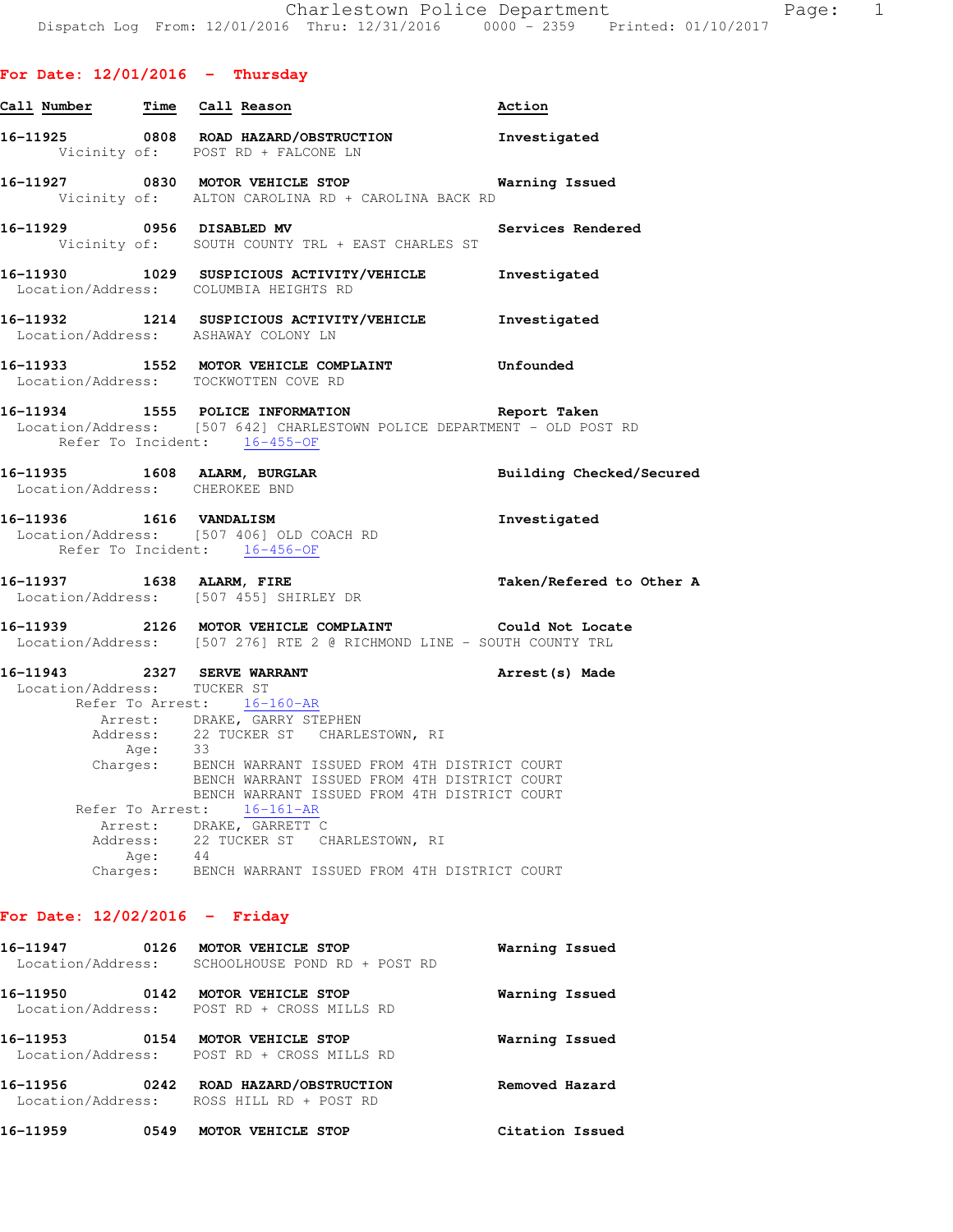|                                   | Dispatch Log From: 12/01/2016 Thru: 12/31/2016 0000 - 2359 Printed: 01/10/2017                                                                                        | Charlestown Police Department Page: 2 |  |
|-----------------------------------|-----------------------------------------------------------------------------------------------------------------------------------------------------------------------|---------------------------------------|--|
|                                   | Location/Address: POST RD + SCHOOLHOUSE POND RD                                                                                                                       |                                       |  |
|                                   | 16-11960   0551   MOTOR VEHICLE STOP   Warning Issued Location/Address:   POST RD + CROSS MILLS RD                                                                    |                                       |  |
|                                   | 16-11961 0605 MVA - Minor<br>Location/Address: SK LINE - POST RD<br>Location/Address: SK LINE - POST RD                                                               |                                       |  |
|                                   | 16-11962 0800 POLICE INFORMATION Report Taken<br>Location/Address: [507 642] CHARLESTOWN POLICE DEPARTMENT - OLD POST RD<br>Refer To Incident: $\frac{16-457-OF}{25}$ |                                       |  |
|                                   | 16-11965 0902 FIRE, OTHER 2008 Extinquished<br>Location/Address: [507 72] CUMBERLAND FARMS - OLD POST RD                                                              |                                       |  |
| Location/Address: PASQUISETT TRL  | 16-11967 1135 FOLLOW-UP INVESTIGATION Investigated                                                                                                                    |                                       |  |
|                                   | 16-11968 1158 REGISTERED SEX OFFENDER Report Taken<br>Refer To Incident: 16-458-OF                                                                                    |                                       |  |
|                                   | 16-11970 1356 ASSIST ELDERLY 16-11970 1111<br>Location/Address: [507 642] CHARLESTOWN POLICE DEPARTMENT - OLD POST RD                                                 |                                       |  |
|                                   | 16-11971 1439 WELL BEING CHECK<br>Location/Address: SOUTH COUNTY TRL                                                                                                  | Investigated                          |  |
|                                   | 16-11972 1649 MVA - Minor 16-11972 Report Taken<br>Location/Address: [507 222] SEAVIEW MOTOR COURT - OLD POST RD<br>Refer To Accident: 16-168-AC                      |                                       |  |
|                                   | 16-11974 1710 DISABLED MV 16-11974<br>Location/Address: [507 275] RTE 1 @ WESTERLY LINE - POST RD                                                                     |                                       |  |
|                                   | 16-11976 1735 SUSPICIOUS ACTIVITY/VEHICLE Field Interrogation<br>Location/Address: [507 44] KINGSTON PIZZA - OLD POST RD                                              |                                       |  |
|                                   | 16-11978 1928 MOTOR VEHICLE COMPLAINT Unfounded<br>Location/Address: [507 276] RTE 2 @ RICHMOND LINE - SOUTH COUNTY TRL                                               |                                       |  |
|                                   | 16-11979 2013 ROAD HAZARD/OBSTRUCTION Services Rendered<br>Location/Address: POST RD + WARREN RD                                                                      |                                       |  |
| For Date: $12/03/2016$ - Saturday |                                                                                                                                                                       |                                       |  |
|                                   | 16-11985 0000 MOTOR VEHICLE STOP<br>Location/Address: OLD COACH RD + CRESTWOOD LN                                                                                     | Warning Issued                        |  |
|                                   | 16-11986 0002 MOTOR VEHICLE STOP<br>Location/Address: POST RD + TAMANACO DR                                                                                           | Warning Issued                        |  |
|                                   | 16-11988 0016 MOTOR VEHICLE STOP<br>Location/Address: POST RD + CROSS MILLS RD                                                                                        | Warning Issued                        |  |
|                                   | 16-11989 0023 MOTOR VEHICLE STOP<br>Location/Address: SOUTH COUNTY TRL + SAND PLAIN RD                                                                                | Warning Issued                        |  |
| Location/Address: CROSS MILLS RD  | 16-11991 0031 MOTOR VEHICLE STOP                                                                                                                                      | Warning Issued                        |  |
|                                   | 16-11994 0115 MOTOR VEHICLE STOP<br>Location/Address: POST RD + SCHOOLHOUSE POND RD                                                                                   | Warning Issued                        |  |
|                                   | 16-11996 0136 MOTOR VEHICLE STOP<br>Location/Address: POST RD + SCHOOLHOUSE POND RD                                                                                   | Warning Issued                        |  |
| Location/Address: FIORE - POST RD | 16-12000 0309 MOTOR VEHICLE STOP                                                                                                                                      | Warning Issued                        |  |
|                                   | 16-12004 0544 TRAFFIC CONTROL                                                                                                                                         | Services Rendered                     |  |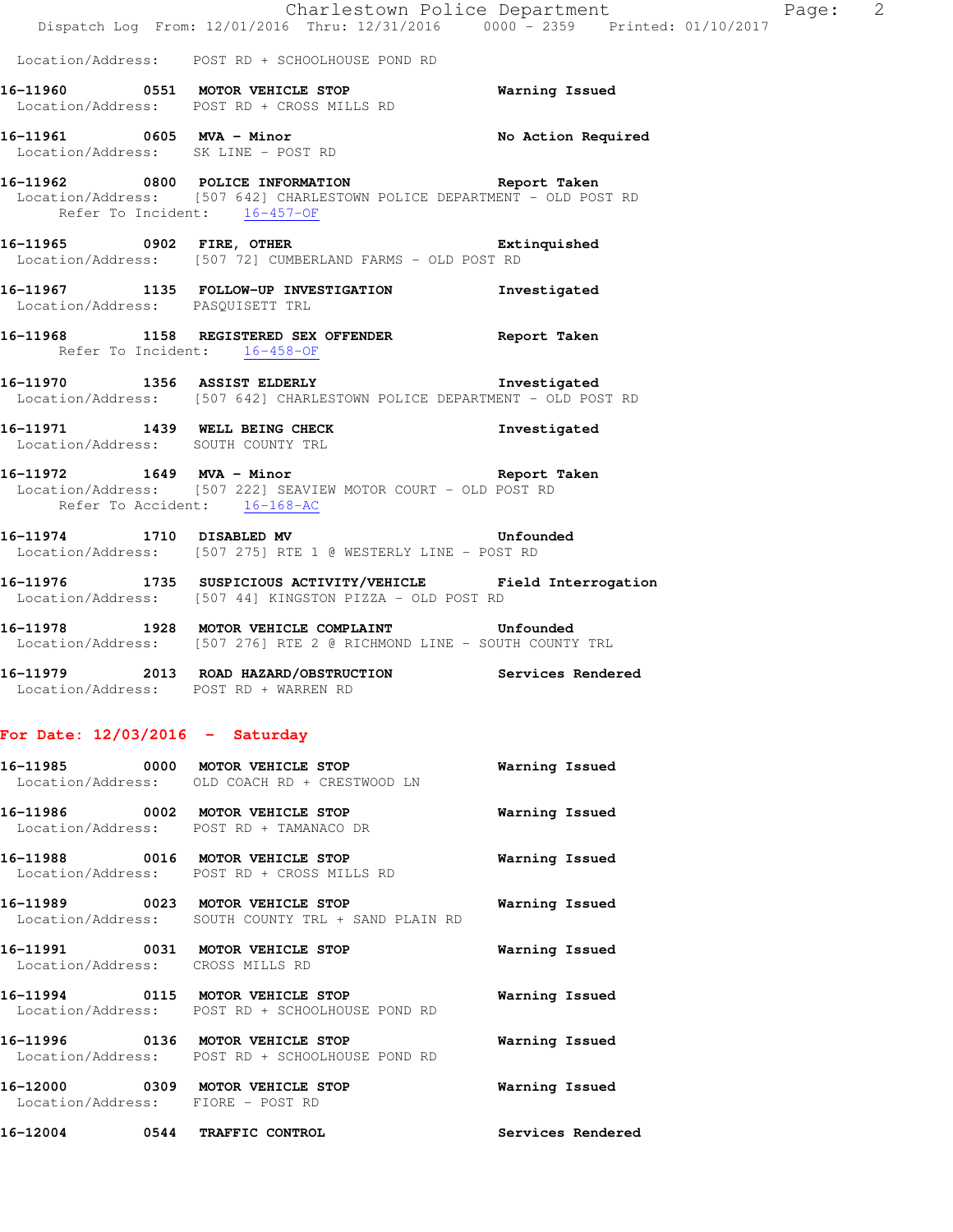|                                   | Charlestown Police Department<br>Dispatch Log From: 12/01/2016 Thru: 12/31/2016 0000 - 2359 Printed: 01/10/2017               |                   |
|-----------------------------------|-------------------------------------------------------------------------------------------------------------------------------|-------------------|
|                                   | Location/Address: POST RD + SOUTH COUNTY TRL                                                                                  |                   |
| Location/Address: KLONDIKE RD     | 16-12005 0708 DOMESTIC/Assault/Diso/Other Transported to Hospital                                                             |                   |
|                                   | 16-12006 0938 ROAD HAZARD/OBSTRUCTION Services Rendered<br>Location/Address: [507 722] WEST BEACH RD                          |                   |
| Refer To Incident: 16-459-OF      | 16-12008 1501 ANNOYING PHONE CALLS Report Taken<br>Location/Address: [507 222] SEAVIEW MOTOR COURT - OLD POST RD              |                   |
|                                   | 16-12009 1540 MOTOR VEHICLE STOP Citation Issued<br>Location/Address: POST RD + FALCONE LN                                    |                   |
|                                   | 16-12010 1553 TRAFFIC CONTROL 2000 Services Rendered<br>Location/Address: POST RD + KING'S FACTORY RD                         |                   |
|                                   | 16-12011 1757 DISABLED MV 16-12011<br>Location/Address: KING'S FACTORY RD + SHUMANKANUC HILL RD                               |                   |
|                                   | 16-12014 1918 SUSPICIOUS ACTIVITY/VEHICLE Investigated<br>Location/Address: POST RD + SOUTH COUNTY TRL                        |                   |
|                                   | 16-12016 1930 MOTOR VEHICLE STOP <b>Warning Issued</b><br>Location/Address: WORDEN'S POND RD + BISCUIT CITY RD                |                   |
|                                   | 16-12017 1952 MOTOR VEHICLE COMPLAINT Could Not Locate<br>Location/Address: [507 20] NINIGRET PARK - PARK LN                  |                   |
| Refer To Accident: 16-169-AC      | 16-12018 1959 MVA - Minor<br>Location/Address: SOUTH COUNTY TRL + CAROLINA BACK RD                                            | Report Taken      |
|                                   | 16-12020 2052 MOTOR VEHICLE COMPLAINT Thvestigated<br>Vicinity of: [507 261] RTE 1 @ STATE GARAGE (MILE MARKER 9.6) - POST RD |                   |
| Location/Address: BISCUIT CITY RD | 16-12021 2310 DISTURBANCE/Music/Noise Investigated                                                                            |                   |
| For Date: $12/04/2016$ - Sunday   |                                                                                                                               |                   |
|                                   | 16-12030 0037 MOTOR VEHICLE STOP 6 Warning Issued<br>Location/Address: [507 283] RTE 2 @ GIFT BARN - SOUTH COUNTY TRL         |                   |
|                                   | 16-12031 0050 MOTOR VEHICLE STOP Citation Issued<br>Location/Address: [507 100] RTE 1 @ FIORES (MILE MARKER 8.0) - POST RD    |                   |
| Location/Address: GRAY'S POINT RD | 16-12032 0120 DIS CONDUCT / FIGHT<br>Refer To Accident: 16-170-AC<br>Refer To Incident: 16-460-OF                             | Report Taken      |
| 16-12036 0547 TRAFFIC CONTROL     | Location/Address: POST RD + GENERAL STANTON LN                                                                                | Services Rendered |
|                                   | 16-12037 0555 MOTOR VEHICLE STOP<br>Location/Address: POST RD + PROSSER TRL                                                   | Citation Issued   |
| Location/Address: BISCUIT CITY RD | 16-12042 0952 SUSPICIOUS ACTIVITY/VEHICLE Investigated                                                                        |                   |

Page: 3

**16-12043 1007 COMPLAINT Investigated**  Location/Address: [507 406] OLD COACH RD

**16-12044 1041 EMBEZZELMENT/FRAUD/FORGERY Investigated**  Location/Address: AUBURN DR Refer To Incident:  $\frac{16-461-OF}{}$ 

**16-12045 1307 FOLLOW-UP INVESTIGATION Investigated**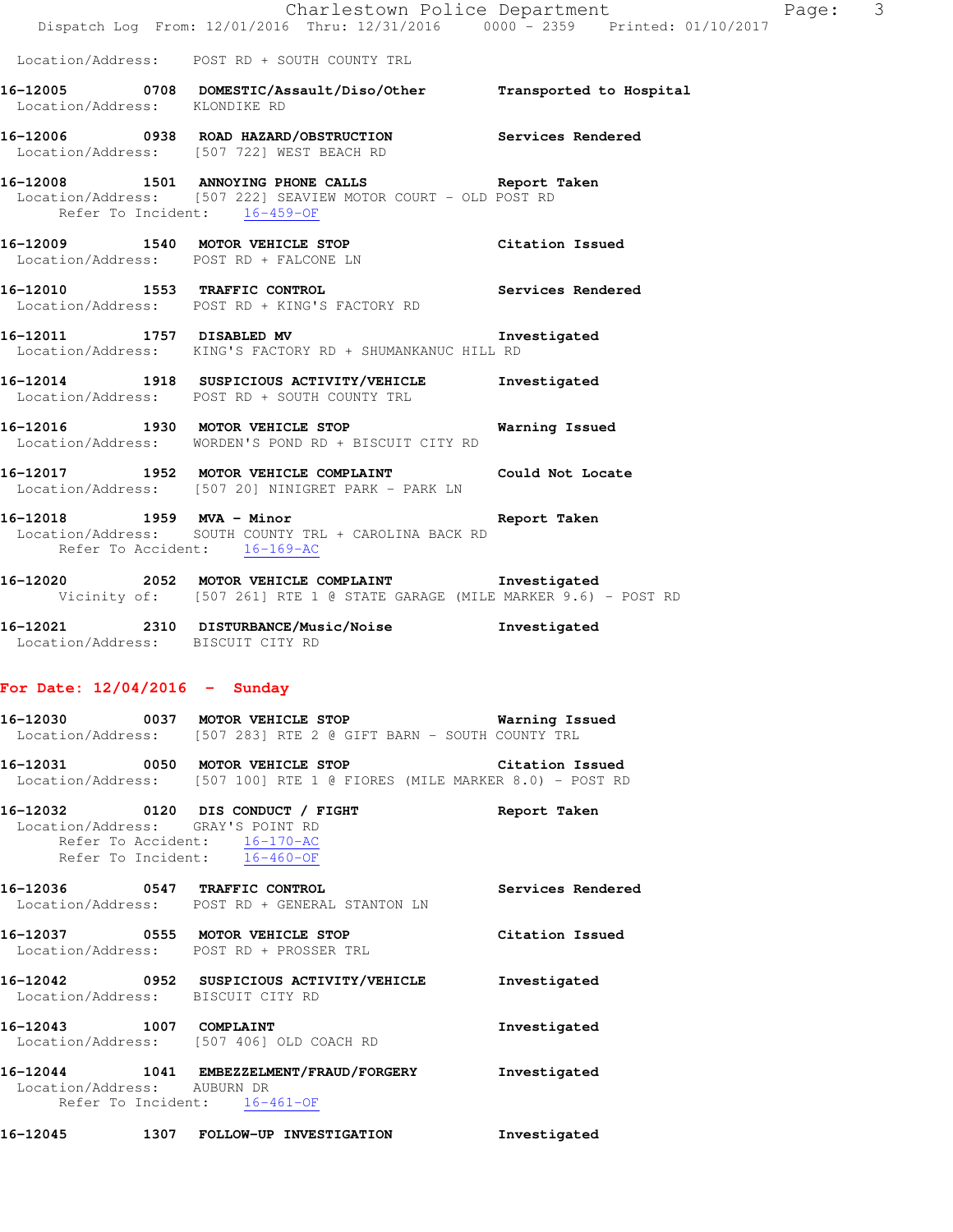|                                                                   | Dispatch Log From: 12/01/2016 Thru: 12/31/2016 0000 - 2359 Printed: 01/10/2017                                                                        | Page: 4<br>Charlestown Police Department |  |
|-------------------------------------------------------------------|-------------------------------------------------------------------------------------------------------------------------------------------------------|------------------------------------------|--|
| Location/Address: GRAY'S POINT RD                                 |                                                                                                                                                       |                                          |  |
| Location/Address: NIANTIC HWY                                     | 16-12046 1527 MOTOR VEHICLE COMPLAINT Threstigated                                                                                                    |                                          |  |
|                                                                   | 16-12047 1551 MOTOR VEHICLE COMPLAINT Could Not Locate<br>Location/Address: [507 279] RTE 2 @ CHARLESTOWN TOWN HALL - SOUTH COUNTY TRL                |                                          |  |
|                                                                   | 16-12048 1616 DIS CONDUCT / FIGHT THE Peace Restored<br>Location/Address: COLUMBIA HEIGHTS RD                                                         |                                          |  |
|                                                                   | 16-12054 2240 SUSPICIOUS ACTIVITY/VEHICLE Building Checked/Secured<br>Location/Address: [507 406] OLD COACH RD                                        |                                          |  |
|                                                                   | 16-12056 2308 MOTOR VEHICLE STOP No Action Required<br>Location/Address: SOUTH COUNTY TRL + MAPLE LAKE FARM RD                                        |                                          |  |
| For Date: $12/05/2016$ - Monday                                   |                                                                                                                                                       |                                          |  |
|                                                                   | 16-12060 0027 SUSPICIOUS ACTIVITY/VEHICLE Unfounded<br>Location/Address: [507 406] OLD COACH RD                                                       |                                          |  |
|                                                                   | 16-12065  0107  SUSPICIOUS ACTIVITY/VEHICLE Unfounded<br>Location/Address: [507 406] OLD COACH RD                                                     |                                          |  |
|                                                                   | 16-12074 0540 TRAFFIC CONTROL<br>Location/Address: POST RD + SOUTH COUNTY TRL                                                                         | Services Rendered                        |  |
| 16-12075 0617 DISABLED MV                                         | Location/Address: POST RD + SCHOOLHOUSE POND RD                                                                                                       | Investigated                             |  |
|                                                                   | 16-12076 0740 THREATS<br>Location/Address: NORTH NIANTIC DR                                                                                           | Investigated                             |  |
| 16-12077 1159 ALARM, FIRE                                         | Location/Address: [507 29] ARROWHEAD DENTAL - SOUTH COUNTY TRL                                                                                        | False Alarm                              |  |
|                                                                   | 16-12078 1212 POWER OUTAGE/FAILURE No Action Required                                                                                                 |                                          |  |
| 16-12079 1215 ALARM, BURGLAR<br>Location/Address: GENWOOD DR      |                                                                                                                                                       | Unfounded                                |  |
|                                                                   | 16-12080 1515 DISABLED MV<br>Location/Address: [507 100] RTE 1 @ FIORES (MILE MARKER 8.0) - POST RD                                                   | Services Rendered                        |  |
| Location/Address: FORT NINIGRET RD                                | 16-12081 1549 SUSPICIOUS ACTIVITY/VEHICLE                                                                                                             | Investigated                             |  |
| Location/Address: CENTER ST                                       | 16-12082 1559 SUSPICIOUS ACTIVITY/VEHICLE                                                                                                             | Investigated                             |  |
| Location/Address: FALCONE LN                                      | 16-12083 1626 SUSPICIOUS ACTIVITY/VEHICLE Services Rendered                                                                                           |                                          |  |
|                                                                   | 16-12086 1956 POLICE INFORMATION<br>Location/Address: CHARLESTOWN BEACH RD<br>Refer To Incident: 16-462-OF                                            | Investigated                             |  |
|                                                                   | 16-12087 2057 PSYCHOLOGICAL EMERGENCY Transported to Hospital<br>Location/Address: [507 435] SOUTH SHORE MENTAL HEALTH CHARLESTOWN HOUS - OLD POST RD |                                          |  |
| For Date: $12/06/2016$ - Tuesday                                  |                                                                                                                                                       |                                          |  |
| 16-12097 0447 OFFICER WANTED<br>Location/Address: BISCUIT CITY RD | Refer To Incident: 16-463-OF                                                                                                                          | Investigated                             |  |

**16-12098 0807 TRAFFIC CONTROL No Action Required**  Location/Address: POST RD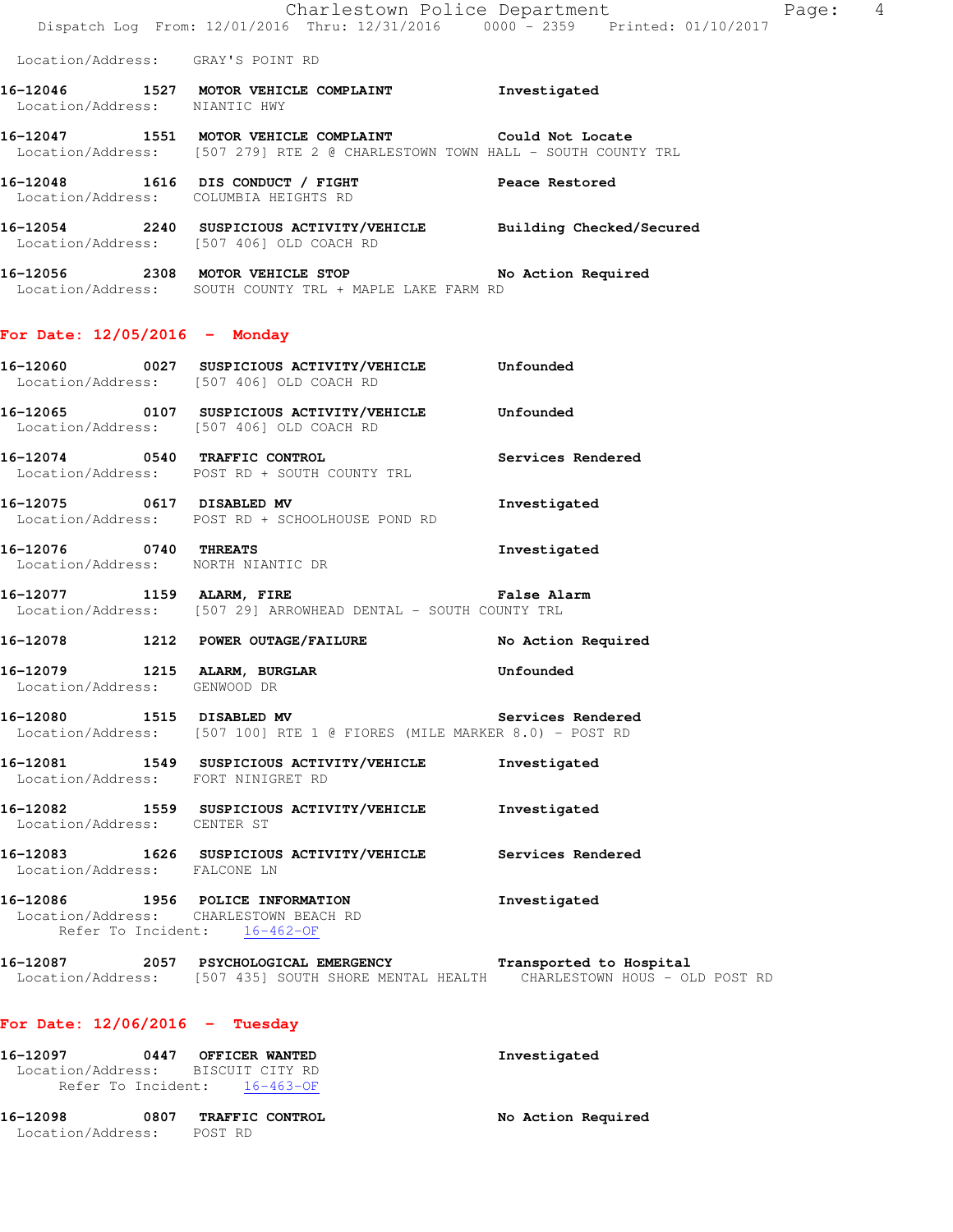**16-12105 0944 MOTOR VEHICLE STOP Warning Issued**  Location/Address: POST RD + NARROW LN **16-12110 1141 ALARM, BURGLAR False Alarm**  Location/Address: [507 34] CHARLESTOWN FLAG & CANVAS - OLD POST RD **16-12113 1349 MOTOR VEHICLE STOP Warning Issued**  Location/Address: [507 283] RTE 2 @ GIFT BARN - SOUTH COUNTY TRL **16-12114 1526 TRAFFIC CONTROL Services Rendered**  Location/Address: POST RD + PROSSER TRL **16-12115 1534 AIRCRAFT COMPLAINT No Action Required**  Location/Address: BISCUIT CITY RD **16-12116 1540 MVA - Minor Investigated**  Location/Address: [507 881] CHARLESTOWN ANIMAL SHELTER - SAND HILL RD Refer To Incident: 16-464-OF **16-12118 1912 MOTOR VEHICLE STOP Warning Issued**  Location/Address: SOUTH COUNTY TRL + NARROW LN **16-12120 1932 ANNOYING PHONE CALLS Services Rendered**  Location/Address: [507 711] CEDAR RD **16-12122 2112 DISABLED MV Investigated**  Location/Address: SHUMANKANUC HILL RD **16-12123 2114 SUSPICIOUS ACTIVITY/VEHICLE No Action Required**  Location/Address: [507 303] RTE 1 @ SOUTH SHORE MENTAL HEALTH (MM 9.0) - POST RD **For Date: 12/07/2016 - Wednesday 16-12130 0829 WELL BEING CHECK Investigated**  Location/Address: OLD COACH RD **16-12132 0857 MOTOR VEHICLE STOP Warning Issued**  Location/Address: [507 374] SAINT MARYS CHURCH - CAROLINA BACK RD **16-12135 1017 ASSIST OTHER AGENCY Services Rendered**  Location/Address: [507 642] CHARLESTOWN POLICE DEPARTMENT - OLD POST RD **16-12136 1023 POLICE INFORMATION Investigated**  Location/Address: [507 435] SOUTH SHORE MENTAL HEALTH CHARLESTOWN HOUS - OLD POST RD Refer To Incident: 16-465-OF **16-12137 1034 ALARM, BURGLAR Investigated**  Location/Address: [507 675] OCEAN VIEW AVE **16-12140 1448 SUSPICIOUS ACTIVITY/VEHICLE Unfounded**  Location/Address: KING'S FACTORY RD **16-12141 1538 TRAFFIC CONTROL Services Rendered**  Location/Address: [507 259] RTE 1 @ CASTLEROCK - POST RD **16-12143 1906 MOTOR VEHICLE COMPLAINT Unfounded**  Location/Address: POST RD + FALCONE LN 16-12144 1922 ALARM, BURGLAR **Building Checked/Secured**  Location/Address: OLD POST RD **For Date: 12/08/2016 - Thursday 16-12154 0651 MVA - Minor Unfounded**  Location/Address: CAROLINA BACK RD

**16-12156 0719 FOLLOW-UP INVESTIGATION Investigated**  Location/Address: SOUTH COUNTY TRL + CAROLINA BACK RD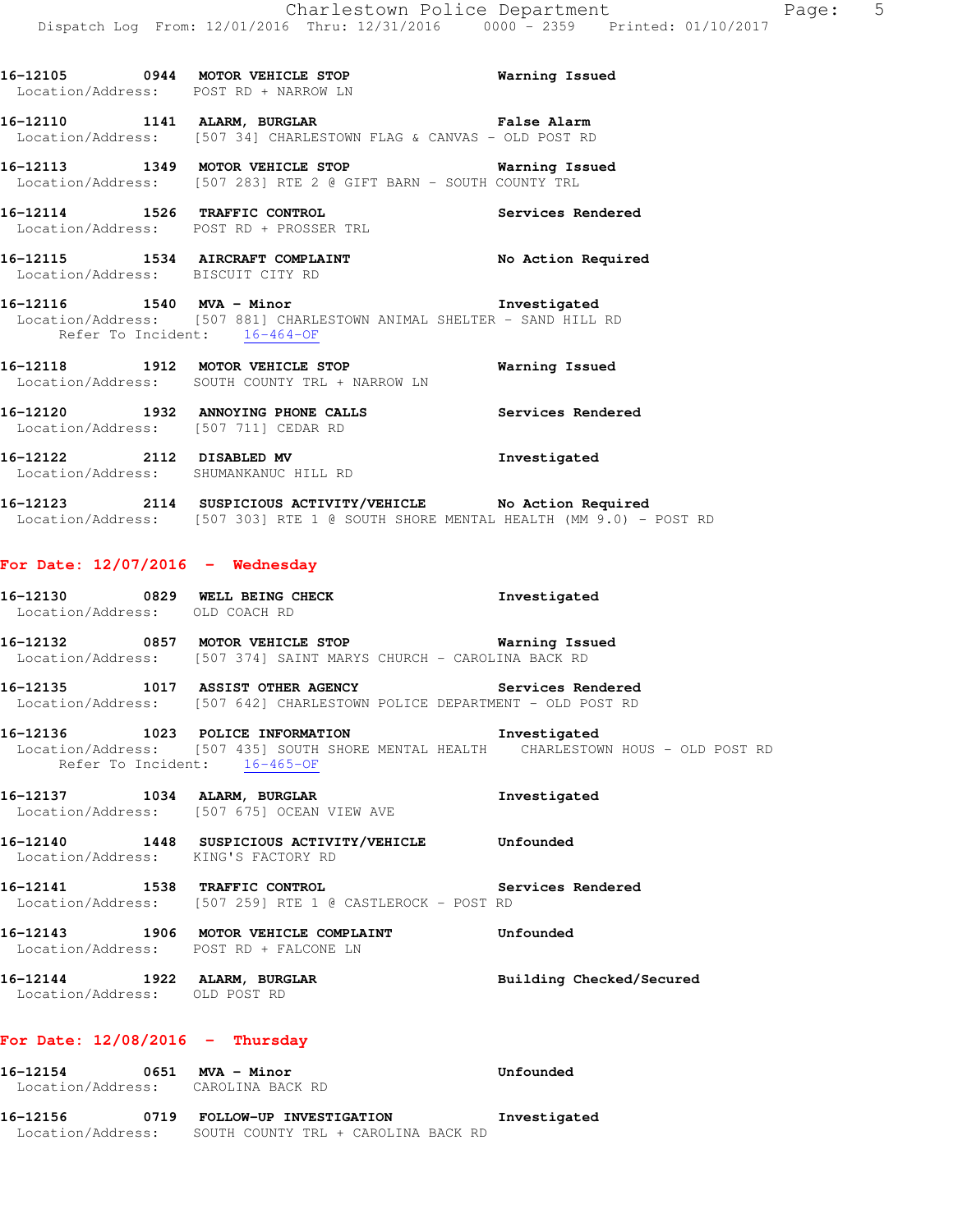Refer To Accident: 16-171-AC

| 16–12158          | 1017 | MOTOR VEHICLE COMPLAINT                            | Unfounded          |
|-------------------|------|----------------------------------------------------|--------------------|
| Location/Address: |      | POST RD + SOUTH COUNTY TRI                         |                    |
| 16–12159          | 1213 | <b>TRAFFIC CONTROL</b>                             | No Action Required |
| Location/Address: |      | [507 321] CHARLESTOWN BEACH - CHARLESTOWN BEACH RD |                    |

16-12161 1241 WELL BEING CHECK Could Not Locate

- Location/Address: NORTH CASTLE WAY **16-12162 1319 ANIMAL COMPLAINT Taken to Family/Guardian**  Location/Address: OLD MILL RD **16-12163 1346 SUSPICIOUS ACTIVITY/VEHICLE Unfounded**  Location/Address: OLD SHANNOCK RD
- **16-12166 1448 MOTOR VEHICLE COMPLAINT Peace Restored**  Location/Address: BUCKEYE BROOK RD
- **16-12167 1745 MOTOR VEHICLE COMPLAINT Could Not Locate**  Location/Address: POST RD + EAST BEACH RD
- **16-12168 1832 TRAFFIC CONTROL No Action Required**  Location/Address: [507 260] RTE 1 @ GENERAL STANTON - POST RD
- **16-12169 2052 MOTOR VEHICLE STOP Warning Issued**  Location/Address: [507 279] RTE 2 @ CHARLESTOWN TOWN HALL - SOUTH COUNTY TRL
- **16-12171 2316 ASSIST OTHER POLICE DEPT Services Rendered**  Location/Address: BURDICKVILLE RD Refer To Incident: 16-466-OF

### **For Date: 12/09/2016 - Friday**

|                               | 16-12185 0200 DISABLED MV<br>Location/Address: SK LINE - POST RD                                                                    | No Action Required              |
|-------------------------------|-------------------------------------------------------------------------------------------------------------------------------------|---------------------------------|
|                               | 16-12186 0215 MOTOR VEHICLE STOP<br>Location/Address: POST RD + KING'S FACTORY RD<br>Refer To Summons: 16-162-AR                    | Arrest(s) Made                  |
|                               | Summons: MEDINA, CARLOS A<br>Address: 159 HUDSON ST 1ST FLOOR PROVIDENCE, RI<br>Age: 24<br>Charges: DRIVING WITHOUT/EXPIRED LICENSE |                                 |
|                               | 16-12191 0929 ALARM, BURGLAR<br>Location/Address: [507 553] KLONDIKE RD                                                             | Investigated                    |
| Location/Address: KLONDIKE RD | 16-12192 1052 ALARM, BURGLAR                                                                                                        | <b>Building Checked/Secured</b> |
|                               | 16-12193 1204 FIRE, OTHER 10 Investigated<br>Location/Address: [507 38] CHARLESTOWN POST OFFICE - OLD POST RD                       |                                 |
|                               | 16-12195 1253 ALARM, BURGLAR 1988 Building Checked/Secured<br>Vicinity of: [507 461] KICKAPOO RUN                                   |                                 |
|                               | 16-12196 1415 ALARM, BURGLAR<br>Location/Address: NORTH NIANTIC DR                                                                  | Building Checked/Secured        |
|                               | 16-12198 1447 TRANSPORT Services Rendered<br>Location/Address: [507 69] CHARLESTOWN AMBULANCE-RESCUE SERVICE - OLD POST RD          |                                 |
| 16-12199 1450 MVA - Minor     | Location/Address: BOTKA DR + SOUTH COUNTY TRL<br>Refer To Accident: 16-172-AC                                                       | Report Taken                    |
|                               | 16-12200 1523 MOTOR VEHICLE COMPLAINT<br>Location/Address: BUCKEYE BROOK RD                                                         | Investigated                    |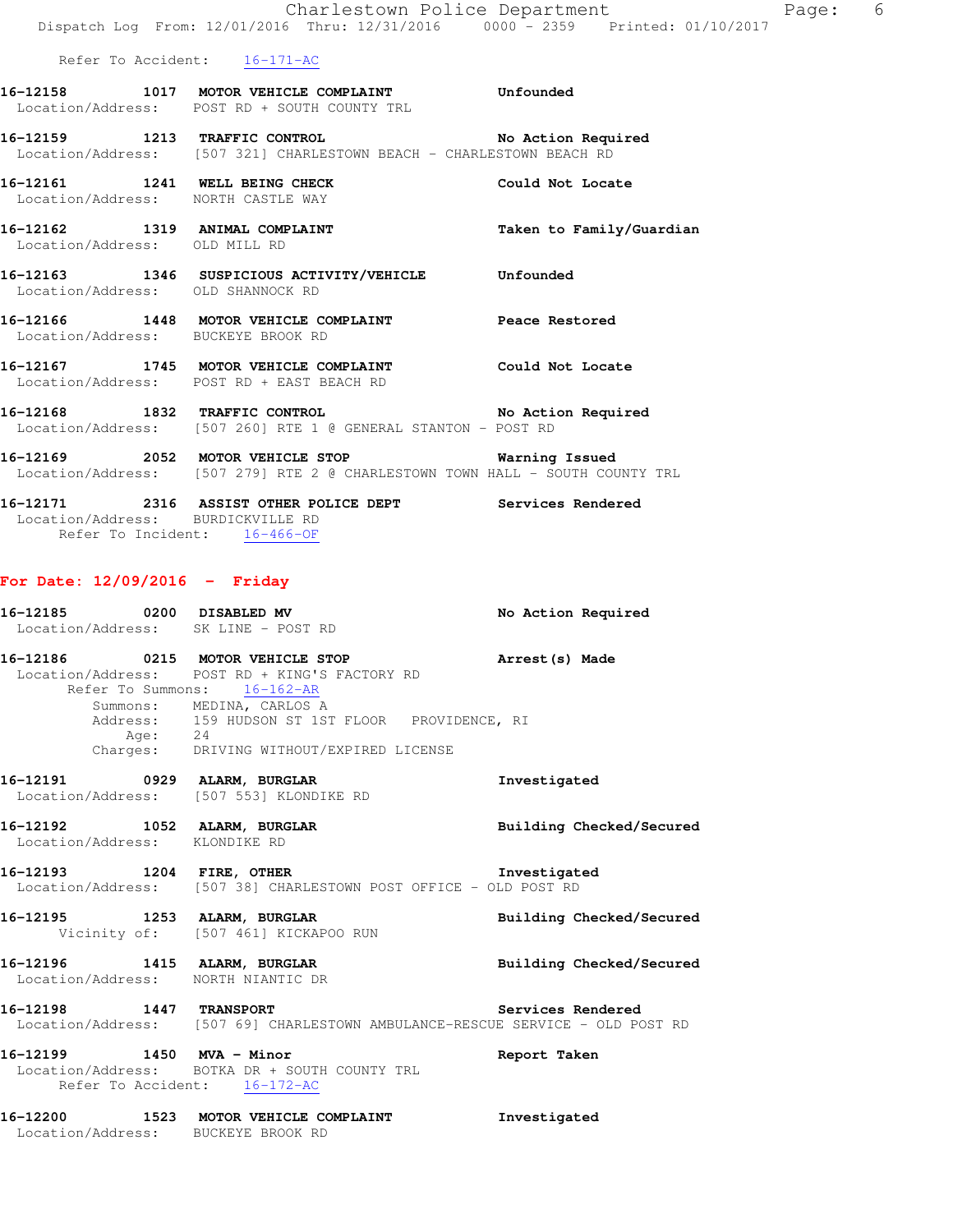**16-12201 1603 BURGLARY (Attempted B&E) Investigated**  Location/Address: [507 406] OLD COACH RD **16-12202 1629 TOWN COUNCIL DOCKET DELIVERY Services Rendered**  Location/Address: LAKESIDE DR **16-12203 1647 ALARM, BURGLAR Investigated**  Location/Address: NORTH NIANTIC DR **16-12204 1922 DIS CONDUCT / FIGHT Could Not Locate**  Location/Address: [507 76] DOWNEY WEAVER POST - WHIPPLE DR **16-12205 2203 ALARM, BURGLAR Building Checked/Secured**  Location/Address: KLONDIKE RD **16-12209 2359 MOTOR VEHICLE STOP Warning Issued**  Location/Address: POST RD + BEND RD **For Date: 12/10/2016 - Saturday 16-12210 0008 MOTOR VEHICLE STOP Warning Issued**  Location/Address: SOUTH COUNTY TRL + NARROW LN **16-12227 0547 MOTOR VEHICLE STOP Warning Issued**  Location/Address: POST RD + SCHOOLHOUSE POND RD **16-12228 0612 MOTOR VEHICLE STOP Warning Issued**  Location/Address: POST RD + GENERAL STANTON LN **16-12229 0651 ALARM, BURGLAR Building Checked/Secured**  Location/Address: [507 604] BESTWAY GAS STATION - POST RD **16-12230 0722 MOTOR VEHICLE STOP Citation Issued**  Location/Address: POST RD + WARREN RD **16-12231 0737 MOTOR VEHICLE STOP Warning Issued**  Location/Address: [507 269] RTE 1 @ DRIVING RANGE - POST RD

**16-12232 0801 SUSPICIOUS ACTIVITY/VEHICLE Investigated**  Location/Address: SOUTH COUNTY TRL

**16-12233 0807 MOTOR VEHICLE STOP Warning Issued**  Location/Address: POST RD + SCHOOLHOUSE POND RD

**16-12234 0905 ASSIST OTHER AGENCY Investigated**  Vicinity of: [507 530] NARRAGANSETT INDIAN FOUR WINDS COMMUNITY CENT - SOUTH COUNTY TRL

**16-12235 1103 TOBACCO COMPLIANCE CHECK Investigated**  Location/Address: [507 642] CHARLESTOWN POLICE DEPARTMENT - OLD POST RD

**16-12236 1205 SUSPICIOUS ACTIVITY/VEHICLE Investigated**  Location/Address: BISCUIT CITY RD

**16-12237 1308 POLICE INFORMATION No Action Required**  Location/Address: COUNTRY DR

**16-12238 1510 ASSIST CITIZEN Investigated**  Location/Address: OLD RD

**16-12241 1625 ASSIST OTHER POLICE DEPT Transported to Hospital**  Vicinity of: [507 37] FRANCIS C CARTER MEMORIAL PRESERVE - CAROLINA BACK RD

**16-12242 1759 MOTOR VEHICLE STOP Warning Issued**  Location/Address: POST RD + SCHOOLHOUSE POND RD

**16-12243 1828 MOTOR VEHICLE STOP Citation Issued**  Location/Address: [507 88] EAST WEST MARKET - POST RD

**16-12244 1855 ASSIST OTHER AGENCY No Action Required**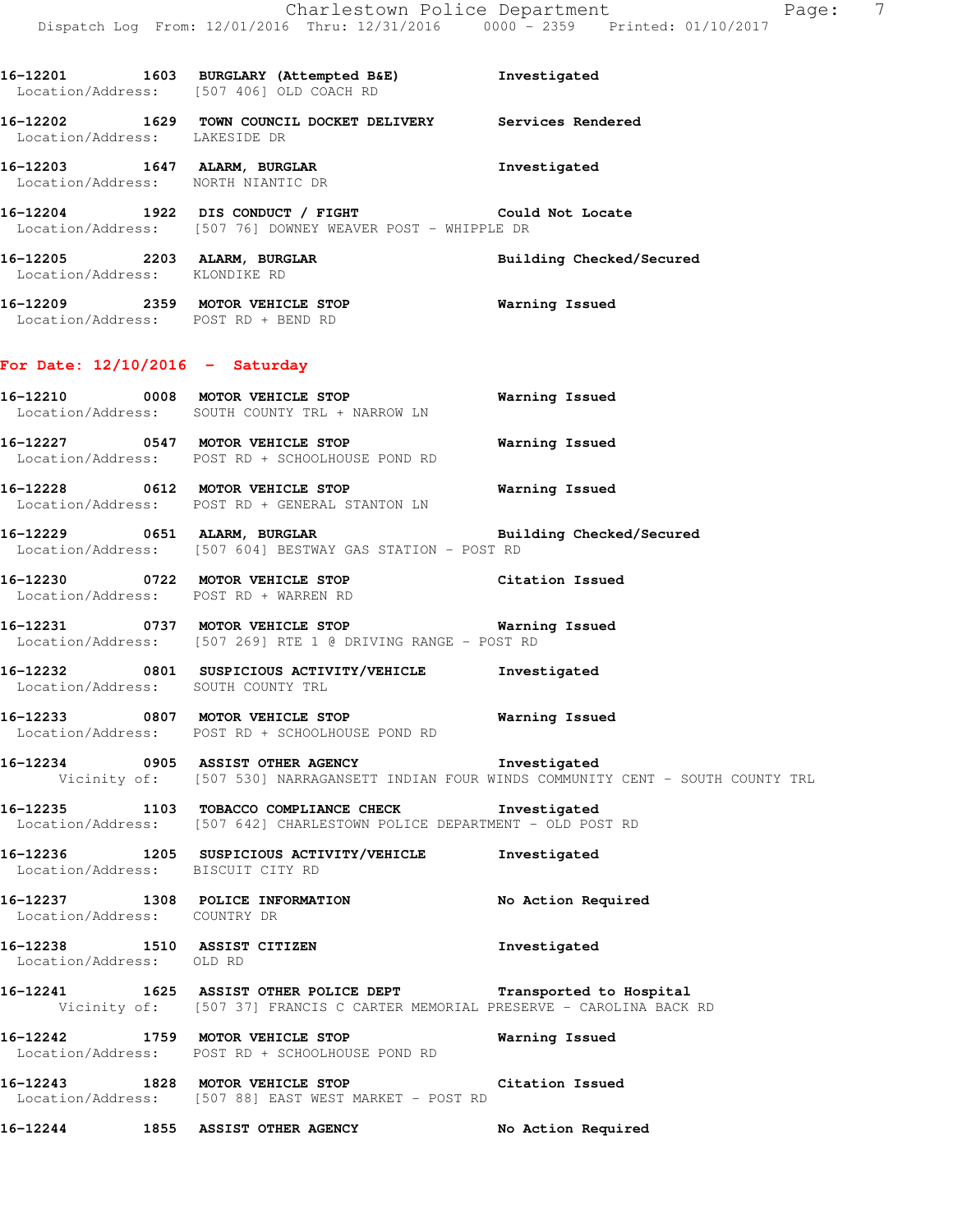|                                                             | Charlestown Police Department<br>Dispatch Log From: 12/01/2016 Thru: 12/31/2016 0000 - 2359 Printed: 01/10/2017                                     |                       |
|-------------------------------------------------------------|-----------------------------------------------------------------------------------------------------------------------------------------------------|-----------------------|
|                                                             | Location/Address: MATUNUCK SCHOOLHOUSE RD                                                                                                           |                       |
|                                                             | 16-12245 1956 MOTOR VEHICLE COMPLAINT Investigated<br>Location/Address: SOUTH COUNTY TRL + CAROLINA BACK RD                                         |                       |
|                                                             | 16-12247 2016 MOTOR VEHICLE COMPLAINT Could Not Locate<br>Location/Address: [507 286] RTE 112 @ RICHMOND LINE - CAROLINA BACK RD                    |                       |
| 16-12248 2109 FIRE, OTHER<br>Location/Address: RIVERVIEW DR |                                                                                                                                                     | Investigated          |
|                                                             | 16-12249 2210 ANNOYING PHONE CALLS Investigated<br>Location/Address: SOUTH COUNTY TRL                                                               |                       |
|                                                             | 16-12250 2236 SUSPICIOUS ACTIVITY/VEHICLE Investigated<br>Location/Address: [507 28] SIMPLE PEASURES - SOUTH COUNTY TRL                             |                       |
|                                                             | 16-12255 2341 MOTOR VEHICLE STOP 6 Warning Issued<br>Location/Address: ALTON CAROLINA RD + HILLTOP DR                                               |                       |
| For Date: $12/11/2016$ - Sunday                             |                                                                                                                                                     |                       |
|                                                             | 16-12262 0011 MOTOR VEHICLE STOP 6 Warning Issued<br>Location/Address: POST RD + KING'S FACTORY RD                                                  |                       |
|                                                             | 16-12265 0038 MOTOR VEHICLE STOP <b>Warning Issued</b><br>Location/Address: [507 258] RTE 1 @ SOUTH KINGSTOWN LINE (MM 11.4) - POST RD              |                       |
| Location/Address: KENNEDY LN                                | 16-12278 0559 SUSPICIOUS ACTIVITY/VEHICLE No Action Required                                                                                        |                       |
|                                                             | 16-12277 0601 TRAFFIC CONTROL<br>Location/Address: POST RD + SCHOOLHOUSE POND RD                                                                    | Services Rendered     |
|                                                             | 16-12279 0619 MOTOR VEHICLE STOP<br>Location/Address: POST RD + GENERAL STANTON LN                                                                  | <b>Warning Issued</b> |
| Location/Address: KENNEDY LN                                | 16-12280 0708 WELL BEING CHECK                                                                                                                      | Investigated          |
|                                                             | 16-12283 0909 POLICE INFORMATION No Action Required<br>Location/Address: [507 864] STATE OF RHODE ISLAND DOT GARAGE - CROSS MILLS RD                |                       |
| Location/Address: LAURI DR                                  | 16-12286 1253 DCYF INVESTIGATION                                                                                                                    | Investigated          |
|                                                             | 16-12287 1527 ASSIST CITIZEN<br>Location/Address: [507 37] CHARLESTOWN WINE AND SPIRITS - OLD POST RD                                               | Services Rendered     |
| Location/Address: KLONDIKE RD                               | 16-12288 1714 SUSPICIOUS ACTIVITY/VEHICLE Services Rendered                                                                                         |                       |
|                                                             | 16-12291 2047 MOTOR VEHICLE COMPLAINT 1nvestigated<br>Location/Address: ALTON CAROLINA RD                                                           |                       |
|                                                             | 16-12292 2111 MVA - Minor Changes and Report Taken<br>Location/Address: [507 373] CROSS MILLS LIBRARY - OLD POST RD<br>Refer To Accident: 16-173-AC |                       |
|                                                             | 16-12293 2156 DISABLED MV<br>Location/Address: [507 37] CHARLESTOWN WINE AND SPIRITS - OLD POST RD                                                  | No Action Required    |
| For Date: $12/12/2016$ - Monday                             |                                                                                                                                                     |                       |
|                                                             | 16-12302 0035 MOTOR VEHICLE STOP<br>Location/Address: POST RD + KING'S FACTORY RD                                                                   | Warning Issued        |

Page: 8

**16-12303 0049 MOTOR VEHICLE STOP No Action Required**  Location/Address: [507 28] SIMPLE PEASURES - SOUTH COUNTY TRL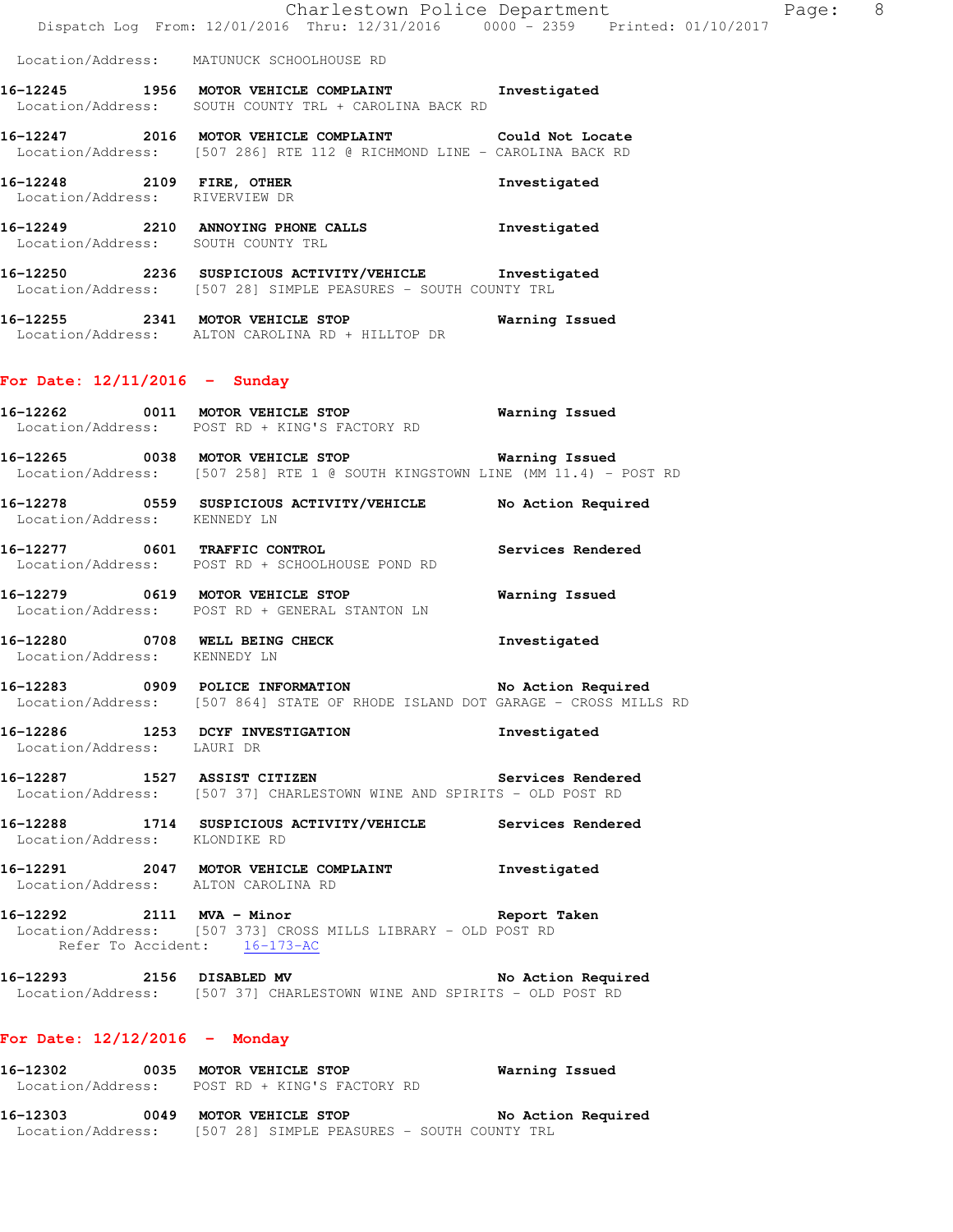**16-12317 0729 EMBEZZELMENT/FRAUD/FORGERY Investigated**  Location/Address: [507 406] OLD COACH RD Refer To Arrest: 16-165-AR Arrest: LONGO, MELANIE Address: 374 OLD COACH RD CHARLESTOWN, RI Age: 43 Charges: OBT. MONEY-FALSE PRETENSE/PERSONATION/U \$500 Refer To Incident: 16-467-OF **16-12319 1022 POLICE INFORMATION Services Rendered**  Location/Address: [507 461] KICKAPOO RUN **16-12321 1238 ALARM, BURGLAR Investigated**  Location/Address: TRAYMORE ST

**16-12323 1606 FOLLOW-UP INVESTIGATION Services Rendered**  Location/Address: [507 373] CROSS MILLS LIBRARY - OLD POST RD

**16-12324 1641 MOTOR VEHICLE COMPLAINT Investigated**  Location/Address: PARK LN **16-12325 1646 FOLLOW-UP INVESTIGATION Services Rendered**  Location/Address: OLD POST RD

**16-12326 1721 DISABLED MV Services Rendered**  Location/Address: [507 321] CHARLESTOWN BEACH - CHARLESTOWN BEACH RD

**16-12327 1822 TRAFFIC CONTROL Services Rendered**  Location/Address: [507 88] EAST WEST MARKET - POST RD

**16-12331 2104 MVA - Minor Services Rendered**  Location/Address: CAROLINA BACK RD

## **For Date: 12/13/2016 - Tuesday**

|                                                                | 16-12333 0134 BURGLARY (Attempted B&E) Investigated<br>Location/Address: SOUTH COUNTY TRL<br>Refer To Incident: 16-469-OF                                                       |                    |
|----------------------------------------------------------------|---------------------------------------------------------------------------------------------------------------------------------------------------------------------------------|--------------------|
|                                                                | 16-12336 0528 MOTOR VEHICLE STOP<br>Location/Address: POST RD + PROSSER TRL                                                                                                     | Warning Issued     |
| 16-12338 0812 MVA - Minor                                      | Vicinity of: OLD COACH RD<br>Refer To Accident: 16-174-AC                                                                                                                       | Report Taken       |
|                                                                | 16-12339 0819 POLICE INFORMATION Services Rendered<br>Location/Address: [507 642] CHARLESTOWN POLICE DEPARTMENT - OLD POST RD                                                   |                    |
|                                                                | 16-12340 0854 ROAD HAZARD/OBSTRUCTION Removed Hazard<br>Location/Address: POST RD + FALCONE LN                                                                                  |                    |
|                                                                | 16-12346 1240 ASSIST ELDERLY Services Rendered<br>Location/Address: [507 642] CHARLESTOWN POLICE DEPARTMENT - OLD POST RD                                                       |                    |
| 16-12348 1535 MVA - Minor<br>Location/Address: GRAY'S POINT RD | Refer To Accident: 16-175-AC                                                                                                                                                    | Report Taken       |
| Location/Address: QUAIL LN                                     | 16-12349 1549 DRUG LAW VIOLATIONS                                                                                                                                               | No Action Required |
|                                                                | 16-12350 1625 LIQUOR LAW VIOLATION Arrest (s) Made<br>Location/Address: [507 45] RIPPY'S LIQUOR MART - SOUTH COUNTY TRL<br>Refer To Arrest: 16-163-AR<br>Arrest: CHATELL, TYLER |                    |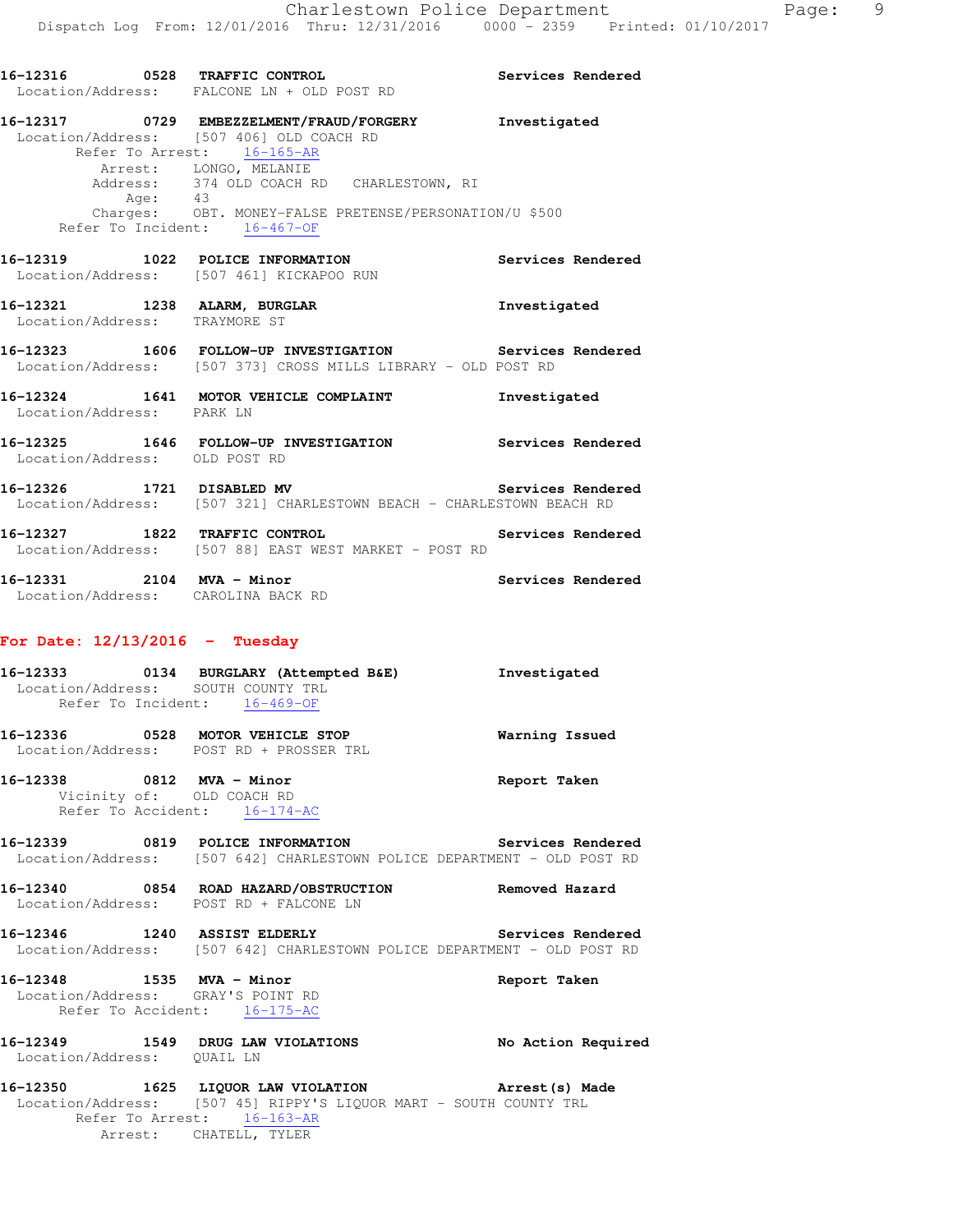|                                       | Dispatch Log From: 12/01/2016 Thru: 12/31/2016 0000 - 2359 Printed: 01/10/2017                                                                    | Charlestown Police Department<br>Page: 10 |  |
|---------------------------------------|---------------------------------------------------------------------------------------------------------------------------------------------------|-------------------------------------------|--|
|                                       | Address: 341 JAMES TRL RICHMOND, RI<br>Age: 19<br>Charges: UNLAWFUL DRINKING - ID CARD MISUSE/V                                                   |                                           |  |
| Location/Address: MIDLAND RD          | 16-12351 1918 EMBEZZELMENT/FRAUD/FORGERY Report Taken<br>Refer To Incident: 16-470-OF                                                             |                                           |  |
| Location/Address: CLEARVIEW RD        | 16-12354 2239 ANIMAL COMPLAINT Services Rendered                                                                                                  |                                           |  |
| For Date: $12/14/2016$ - Wednesday    |                                                                                                                                                   |                                           |  |
|                                       | 16-12358 0023 MOTOR VEHICLE STOP Citation Issued<br>Location/Address: [507 19] CHARLESTOWN ELEMENTARY SCHOOL - CAROLINA BACK RD                   |                                           |  |
|                                       | 16-12374 0508 TRAFFIC CONTROL<br>Location/Address: POST RD + GENERAL STANTON LN                                                                   | Services Rendered                         |  |
|                                       | 16-12375 0544 MOTOR VEHICLE STOP<br>Location/Address: SK LINE - POST RD                                                                           | Warning Issued                            |  |
|                                       | 16-12377 1210 MOTOR VEHICLE STOP Warning Issued<br>Location/Address: [507 266] RTE 1 @ WILLOWS - POST RD                                          |                                           |  |
|                                       | 16-12379 1411 MOTOR VEHICLE STOP 6 Warning Issued<br>Location/Address: [507 200] RTE 1 @ PACKAGE STORE - POST RD                                  |                                           |  |
|                                       | 16-12380 1643 CIVIL MATTER 16-12380 Report Taken<br>Location/Address: [507 252] GENERAL STANTON INN - OLD POST RD<br>Refer To Incident: 16-471-OF |                                           |  |
|                                       | 16-12381 1655 MOTOR VEHICLE STOP<br>Location/Address: POST RD + SOUTH COUNTY TRL                                                                  | Citation Issued                           |  |
| Location/Address: WEST BEACH RD       | 16-12384 1721 ROAD HAZARD/OBSTRUCTION Removed Hazard                                                                                              |                                           |  |
|                                       | -<br>16-12383 1723 FIRE, OTHER 1997 1nvestigated<br>Location/Address: [507 435] SOUTH SHORE MENTAL HEALTH CHARLESTOWN HOUS - OLD POST RD          |                                           |  |
| Location/Address: OLD POST RD         | 16-12386 1821 ASSIST OTHER POLICE DEPT Investigated                                                                                               |                                           |  |
|                                       | 16-12387 1919 ROAD HAZARD/OBSTRUCTION Unfounded<br>Vicinity of: [507 259] RTE 1 @ CASTLEROCK - POST RD                                            |                                           |  |
| For Date: $12/15/2016$ - Thursday     |                                                                                                                                                   |                                           |  |
|                                       | 16-12411  0502 POLICE INFORMATION Services Rendered<br>Location/Address: [507 642] CHARLESTOWN POLICE DEPARTMENT - OLD POST RD                    |                                           |  |
|                                       | 16-12413 0606 MOTOR VEHICLE STOP<br>Location/Address: SK LINE - POST RD                                                                           | Warning Issued                            |  |
| Location/Address: SHUMANKANUC HILL RD | 16-12414 0623 ASSIST OTHER POLICE DEPT Services Rendered                                                                                          |                                           |  |
|                                       | 16-12417 0907 ALARM, BURGLAR 10 Investigated<br>Location/Address: [507 76] DOWNEY WEAVER POST - WHIPPLE DR                                        |                                           |  |
| Location/Address: KLONDIKE RD         | 16-12421 1256 ALARM, BURGLAR                                                                                                                      | Building Checked/Secured                  |  |
|                                       | 16-12422 1605 SUSPICIOUS ACTIVITY/VEHICLE Investigated<br>Vicinity of: [507 376] SAINT JAMES CHURCH - MATUNUCK SCHOOLHOUSE RD                     |                                           |  |
| Location/Address: MURATORE LN         | 16-12425 1809 ANIMAL COMPLAINT                                                                                                                    | Services Rendered                         |  |
|                                       |                                                                                                                                                   |                                           |  |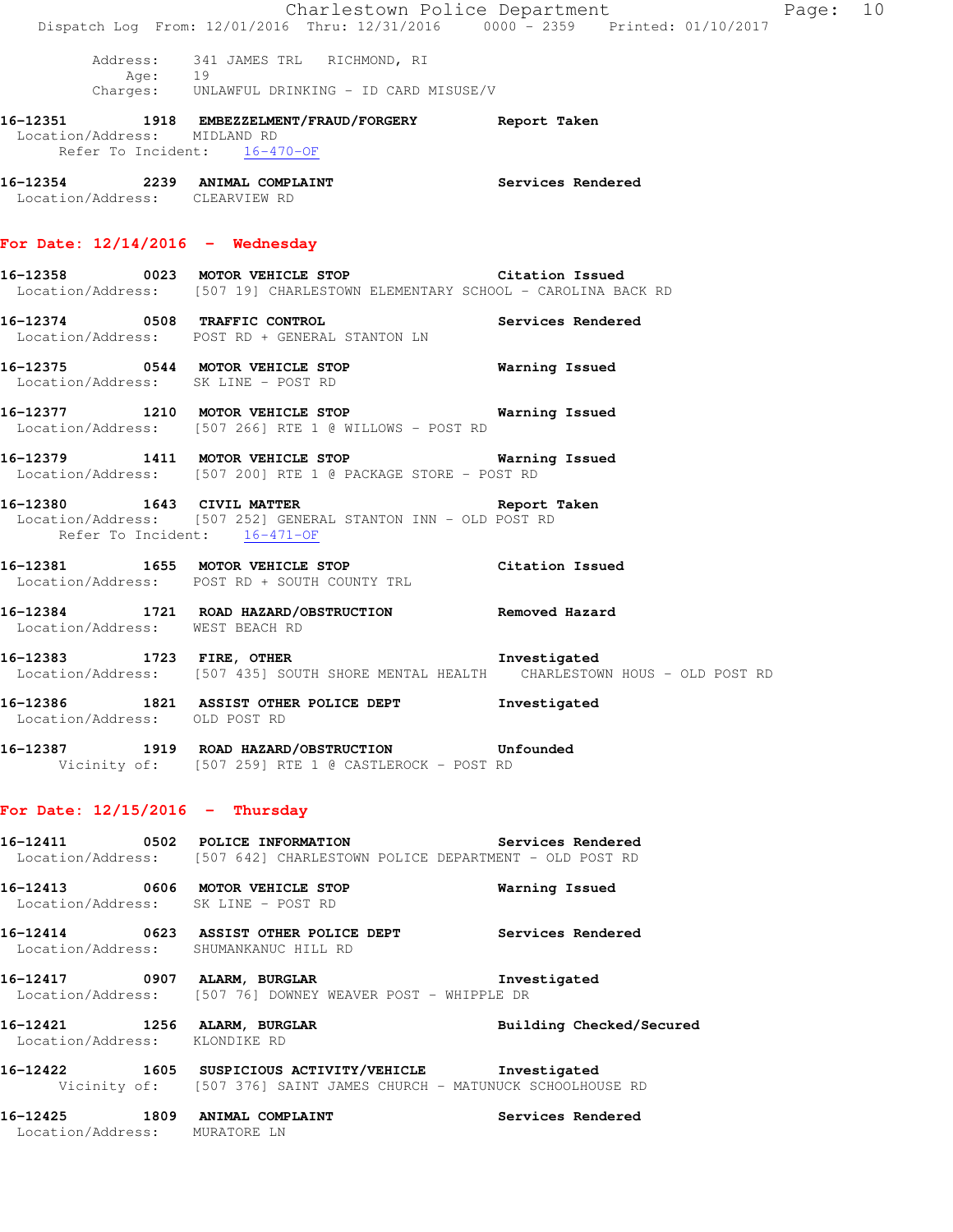16-12426 1834 ALARM, BURGLAR **Building Checked/Secured** Location/Address: [507 354] PAT'S POWER EQUIPMENT - OLD POST RD

**16-12428 1944 BURGLARY (B & E) Investigated**  Location/Address: WATCHAUG LN

#### **For Date: 12/16/2016 - Friday**

- **16-12440 0134 OFFICER WANTED Investigated**  Location/Address: [507 72] CUMBERLAND FARMS - OLD POST RD Refer To Incident: 16-472-OF
- **16-12441 0154 MOTOR VEHICLE STOP Warning Issued**  Location/Address: POST RD + PROSSER TRL
- **16-12453 0522 MOTOR VEHICLE STOP Warning Issued**  Location/Address: [507 66] WILLOWS RESORT - POST RD
- **16-12454 0531 FOLLOW-UP INVESTIGATION Services Rendered**  Location/Address: [507 254] GALAPAGOS COLLECTION - OLD POST RD
- **16-12455 0542 MOTOR VEHICLE STOP Warning Issued**  Location/Address: POST RD + NARROW LN
- **16-12457 0601 TRAFFIC CONTROL Services Rendered**  Location/Address: POST RD + PROSSER TRL
- **16-12465 1030 DISABLED MV Services Rendered**  Location/Address: POST RD + KING'S FACTORY RD
- 16-12468 1346 ANIMAL COMPLAINT No Action Required Location/Address: STILL WATER RD
- **16-12470 1536 TRAFFIC CONTROL Services Rendered**  Location/Address: POST RD + PROSSER TRL
- **16-12471 1539 911 CALLS/False/Hang-Ups/Open Investigated**  Location/Address: [507 502] WEST BEACH RD
- **16-12473 1557 TRAFFIC CONTROL Services Rendered**  Location/Address: [507 260] RTE 1 @ GENERAL STANTON - POST RD
- **16-12474 1604 MOTOR VEHICLE STOP Warning Issued**  Location/Address: [507 28] SIMPLE PEASURES - SOUTH COUNTY TRL
- **16-12475 1635 MOTOR VEHICLE COMPLAINT Investigated**  Location/Address: [507 258] RTE 1 @ SOUTH KINGSTOWN LINE (MM 11.4) - POST RD
- **16-12476 1729 MOTOR VEHICLE STOP Warning Issued**  Location/Address: [507 28] SIMPLE PEASURES - SOUTH COUNTY TRL
- **16-12477 1804 POLICE INFORMATION Investigated**  Location/Address: [507 642] CHARLESTOWN POLICE DEPARTMENT - OLD POST RD
- **16-12479 2203 DISABLED MV Investigated**  Location/Address: KLONDIKE RD + LAUREL RD

#### **For Date: 12/17/2016 - Saturday**

| 16-12486          | 0017 MOTOR VEHICLE STOP       | No Action Required |
|-------------------|-------------------------------|--------------------|
| Location/Address: | SOUTH COUNTY TRL + WHIPPLE DR |                    |

**16-12490 0052 MOTOR VEHICLE STOP Arrest(s) Made**  Location/Address: [507 607] RTE 1 @ BESTWAY - POST RD + KING'S FACTORY RD Refer To Arrest: 16-164-AR Arrest: SIEPIETOWSKI, BRENDAN R 32 GOVERNOR AVE WESTERLY, RI<br>25 Address:<br>Age: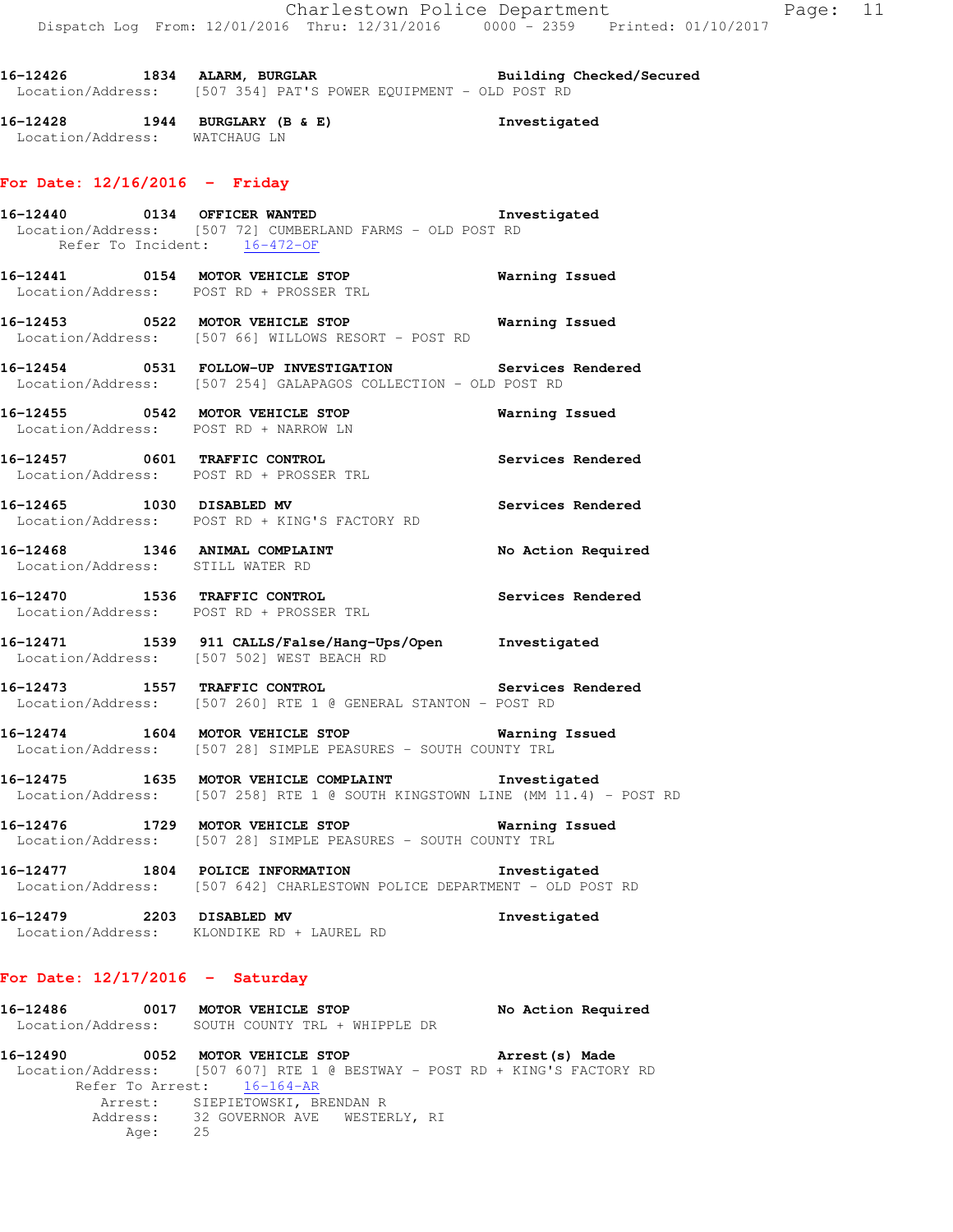|                                                                      | Charlestown Police Department<br>Dispatch Log From: 12/01/2016 Thru: 12/31/2016 0000 - 2359 Printed: 01/10/2017                               | Page: 12           |
|----------------------------------------------------------------------|-----------------------------------------------------------------------------------------------------------------------------------------------|--------------------|
|                                                                      | Charges: DUI/DRUGS/ALCOHOL/1ST OFFENSE - B.A.C. UNKNOWN                                                                                       |                    |
|                                                                      | Refusal to Submit to Chemical Test - 1st Violation<br>Refer To Incident: 16-473-OF                                                            |                    |
|                                                                      | 16-12492 0440 MVA - Minor<br>Location/Address: SOUTH COUNTY TRL + SHERMAN AVE                                                                 | Unfounded          |
| Location/Address: SOUTH COUNTY TRL                                   | 16-12494 0840 MVA - W/Injury/Fluid/Hazard Report Taken<br>Refer To Accident: 16-176-AC                                                        |                    |
| 16-12496 1157 OFFICER WANTED<br>Location/Address: OLD POST RD        |                                                                                                                                               | Peace Restored     |
| Location/Address: OLD COACH RD                                       | 16-12497 1417 POLICE INFORMATION No Action Required                                                                                           |                    |
|                                                                      | 16-12498 1432 MOTOR VEHICLE COMPLAINT Services Rendered<br>Location/Address: [507 258] RTE 1 @ SOUTH KINGSTOWN LINE (MM 11.4) - POST RD       |                    |
| Location/Address: UPPER HIGHLAND RD                                  | 16-12499 1706 ALARM, BURGLAR                                                                                                                  | Investigated       |
|                                                                      | 16-12500 1726 SUSPICIOUS ACTIVITY/VEHICLE Investigated<br>Location/Address: [507 856] OCEAN HOUSE MARINA (MAINTENANCE FACILITY) - OLD POST RD |                    |
|                                                                      | 16-12501 1745 ASSIST CITIZEN Services Rendered<br>Location/Address: [507 261] RTE 1 @ STATE GARAGE - POST RD                                  |                    |
|                                                                      | 16-12502 1911 BUILDING CHECK<br>Location/Address: [507 250] RANDALL REALTORS - OLD POST RD                                                    | Services Rendered  |
| For Date: $12/18/2016$ - Sunday                                      |                                                                                                                                               |                    |
|                                                                      | 16-12514 0217 POLICE INFORMATION Taken/Refered to Other A<br>Location/Address: [507 642] CHARLESTOWN POLICE DEPARTMENT - OLD POST RD          |                    |
|                                                                      | 16-12522 1356 ASSIST OTHER POLICE DEPT<br>Location/Address: [507 88] EAST WEST MARKET - POST RD                                               | No Action Required |
| 16-12523 1650 ALARM, BURGLAR<br>Location/Address: TOCKWOTTEN COVE RD |                                                                                                                                               | No Action Required |
| 16-12524 1811 TRAFFIC CONTROL                                        | Location/Address: POST RD + KING'S FACTORY RD                                                                                                 | Services Rendered  |
|                                                                      | 16-12525 1921 ROAD HAZARD/OBSTRUCTION<br>Location/Address: OLD POST RD + NARROW LN                                                            | Removed Hazard     |
|                                                                      | 16-12526 1932 ROAD HAZARD/OBSTRUCTION Removed Hazard<br>Location/Address: MAPLE LAKE FARM RD + SOUTH COUNTY TRL                               |                    |
| 16-12529 2031 FIRE, STRUCTURE                                        | Location/Address: [507 763] WORDEN'S POND RD                                                                                                  | Extinquished       |

## **For Date: 12/19/2016 - Monday**

| 16–12535<br>Location/Address: | 0631 | MOTOR VEHICLE STOP<br>SOUTH COUNTY TRL + HONEY LOCUST DR | Warning Issued     |
|-------------------------------|------|----------------------------------------------------------|--------------------|
| 16–12548<br>Location/Address: | 1234 | POLICE INFORMATION<br>KING TOM DR                        | Investigated       |
| 16–12550<br>Location/Address: | 1356 | ASSIST OTHER POLICE DEPT<br>BISCUIT CITY RD              | No Action Required |
| 16-12551<br>Location/Address: | 1457 | <b>DISABLED MV</b><br>POST RD + KING'S FACTORY RD        | Unfounded          |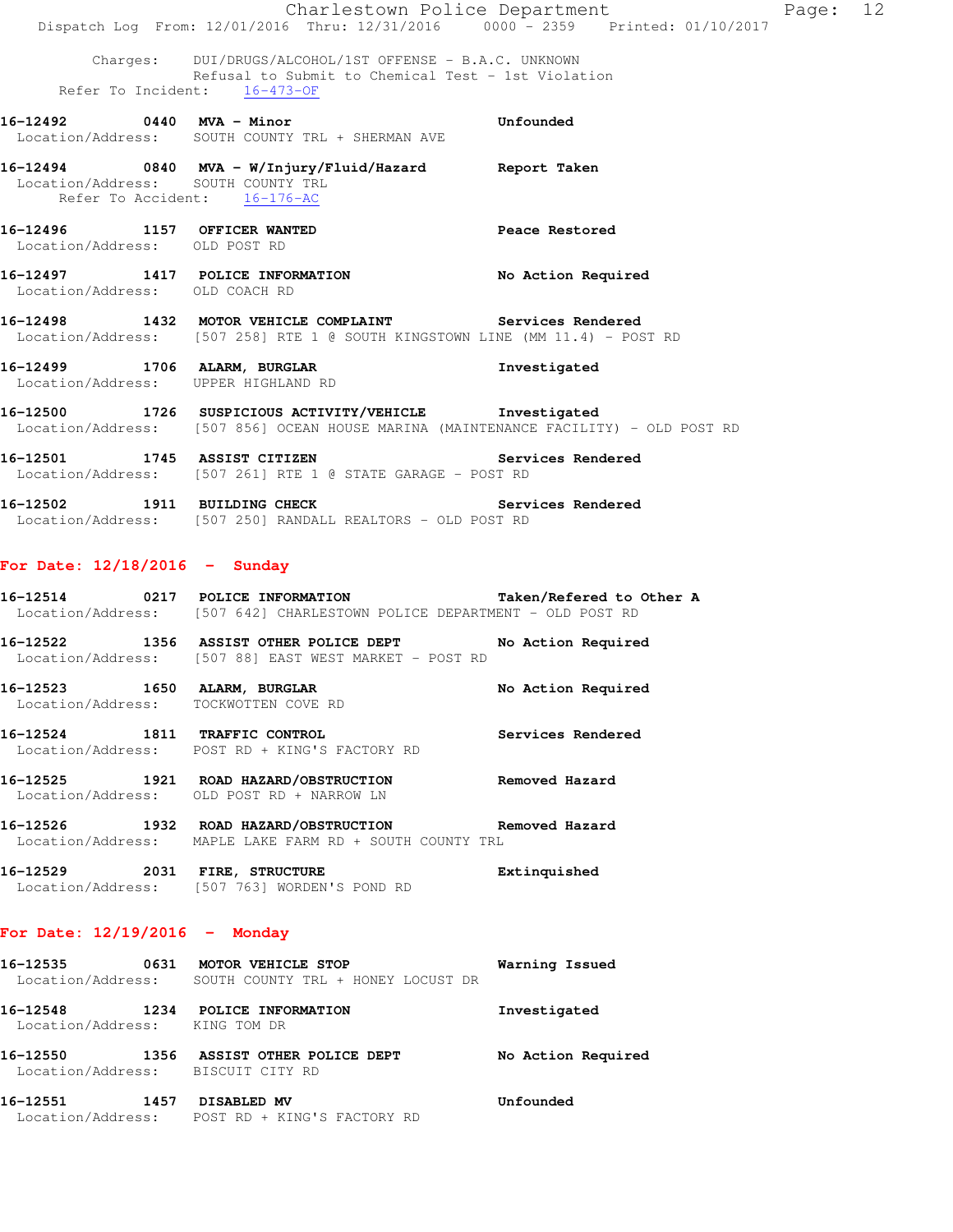|                                                                                               | Dispatch Log From: 12/01/2016 Thru: 12/31/2016 0000 - 2359 Printed: 01/10/2017                                                                | Charlestown Police Department Page: 13 |  |
|-----------------------------------------------------------------------------------------------|-----------------------------------------------------------------------------------------------------------------------------------------------|----------------------------------------|--|
| Location/Address: ALTON CAROLINA RD                                                           |                                                                                                                                               |                                        |  |
|                                                                                               | 16-12556 1813 MOTOR VEHICLE STOP <b>Warning Issued</b><br>Location/Address: POST RD + SCHOOLHOUSE POND RD                                     |                                        |  |
|                                                                                               | 16-12557 1841 ALARM, BURGLAR BURGER Building Checked/Secured Location/Address: [507 895] WINDSWEPT CENTER - OLD POST RD                       |                                        |  |
|                                                                                               | 16-12558 2006 MOTOR VEHICLE STOP <b>Warning Issued</b><br>Location/Address: OLD POST RD + TOWN DOCK RD                                        |                                        |  |
|                                                                                               | 16-12559 2016 SUSPICIOUS ACTIVITY/VEHICLE Investigated<br>Location/Address: [507 31] BLUE SHUTTERS BEACH - EAST BEACH RD                      |                                        |  |
| For Date: $12/20/2016$ - Tuesday                                                              |                                                                                                                                               |                                        |  |
|                                                                                               | 16-12573 0011 MOTOR VEHICLE STOP Warning Issued<br>Location/Address: SOUTH SHORE - POST RD                                                    |                                        |  |
|                                                                                               | Location/Address: SOUTH COUNTY TRL + CAROLINA BACK RD                                                                                         |                                        |  |
|                                                                                               | Location/Address: POST RD + KING'S FACTORY RD                                                                                                 |                                        |  |
| Refer To Incident: 16-474-OF                                                                  | 16-12584 0536 BURGLARY (Attempted B&E) Investigated<br>Location/Address: [507 528] NARRAGANSETT INDIAN TRIBAL HEADQUARTERS - SOUTH COUNTY TRL |                                        |  |
|                                                                                               | Location/Address: [507 45] RIPPY'S LIQUOR MART - SOUTH COUNTY TRL                                                                             |                                        |  |
|                                                                                               | 16-12588 1110 ALARM, FIRE <b>1898</b> False Alarm<br>Location/Address: [507 201] KENYON INDUSTRIES - SHERMAN AVE                              |                                        |  |
| 16-12589 1335 FIRE, OTHER<br>Location/Address: ROSS HILL RD                                   |                                                                                                                                               | Services Rendered                      |  |
|                                                                                               | 16-12590 1422 DISABLED MV No Action Required<br>Location/Address: [507 270] RTE 1 @ BURLINGAME (MILE MARKER 6.0) - POST RD                    |                                        |  |
| 16-12592 1521 COMPLAINT<br>Location/Address: FALCONE LN<br>Refer To Incident: 16-475-OF       |                                                                                                                                               | Report Taken                           |  |
| 16-12593 1536 OFFICER WANTED<br>Location/Address: BISCUIT CITY RD                             |                                                                                                                                               | Investigated                           |  |
| 16-12594 1625 POLICE INFORMATION<br>Location/Address: POST RD                                 |                                                                                                                                               | Could Not Locate                       |  |
| 16-12595 1853 LARCENY<br>Location/Address: GENERAL STANTON LN<br>Refer To Incident: 16-476-OF |                                                                                                                                               | Investigated                           |  |
| 16-12596 2250 OFFICER WANTED<br>Location/Address: GENERAL STANTON LN                          |                                                                                                                                               | Investigated                           |  |
| 16-12597 2318 OFFICER WANTED<br>Location/Address: JACOB PERRY DR                              |                                                                                                                                               | Investigated                           |  |
| For Date: $12/21/2016$ - Wednesday                                                            |                                                                                                                                               |                                        |  |
| 16-12602 0029 ALARM, BURGLAR<br>Location/Address: KING TOM DR                                 |                                                                                                                                               | Building Checked/Secured               |  |
|                                                                                               | 16-12603 0607 MOTOR VEHICLE STOP<br>Location/Address: POST RD + CROSS MILLS RD                                                                | Warning Issued                         |  |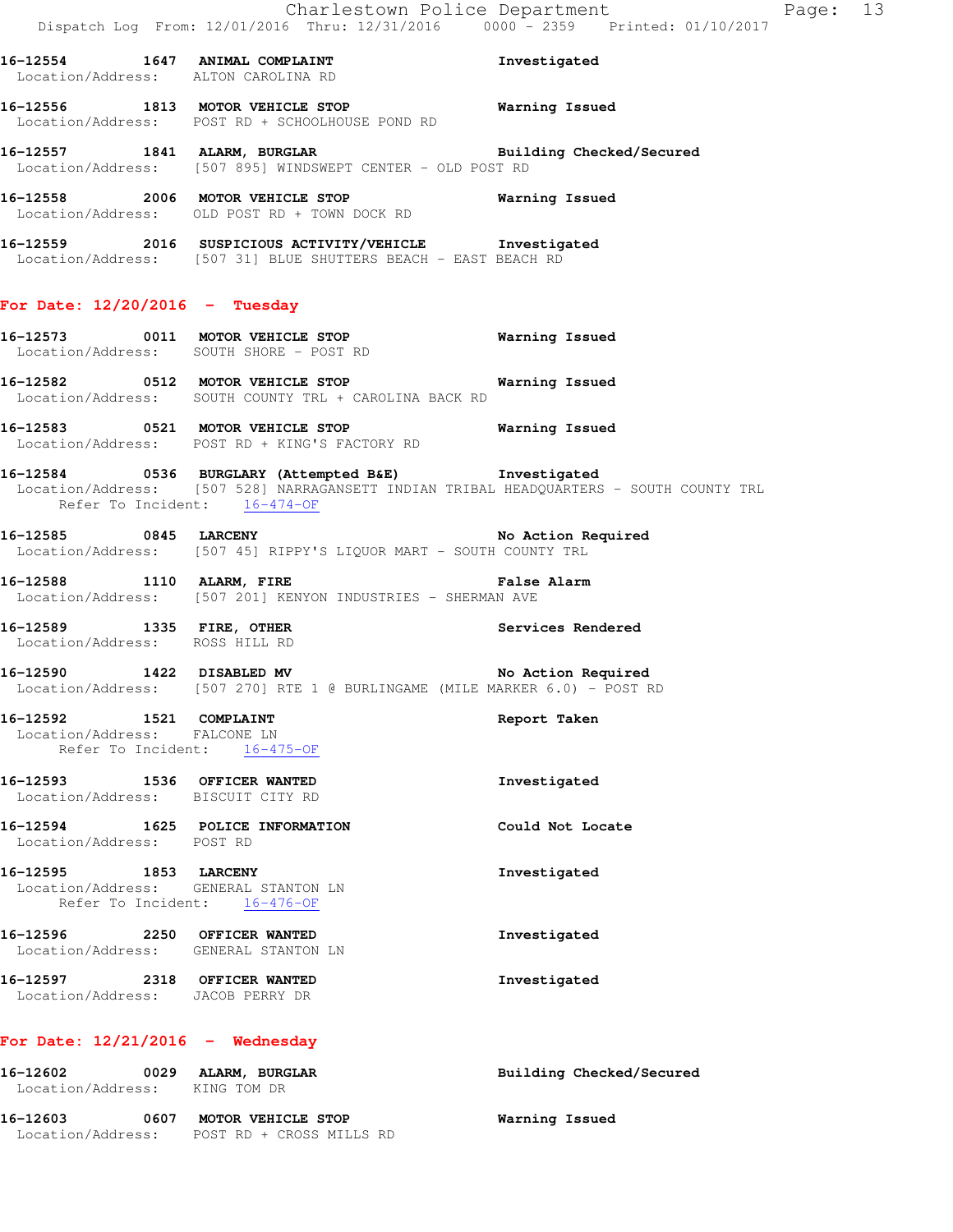**16-12607 1151 SUSPICIOUS ACTIVITY/VEHICLE Services Rendered**  Location/Address: OLD SHANNOCK RD **16-12609 1333 EMBEZZELMENT/FRAUD/FORGERY Report Taken**  Location/Address: JOHNSON LN Refer To Incident: 16-477-OF **16-12610 1611 WELL BEING CHECK Report Taken**  Location/Address: OLD POST RD Refer To Incident: 16-478-OF **16-12611 1656 MOTOR VEHICLE COMPLAINT Investigated**  Location/Address: [507 15] CASTLEROCK CONDOMINIUMS - CASTLE ROCK DR **For Date: 12/22/2016 - Thursday 16-12628 0428 ALARM, BURGLAR Building Checked/Secured**  Location/Address: SHADY HARBOR DR **16-12630 0524 TRAFFIC CONTROL Warning Issued**  Location/Address: SOUTH COUNTY TRL + MAPLE LAKE FARM RD **16-12631 0620 MOTOR VEHICLE STOP Warning Issued**  Location/Address: [507 261] RTE 1 @ STATE GARAGE (MILE MARKER 9.6) - POST RD **16-12633 0959 OFFICER WANTED Report Taken**  Location/Address: [507 642] CHARLESTOWN POLICE DEPARTMENT - OLD POST RD Refer To Incident: 16-479-OF **16-12634 1047 OFFICER WANTED No Action Required**  Location/Address: OLD POST RD **16-12635 1110 911 CALLS/False/Hang-Ups/Open False Alarm**  Location/Address: QUAIL LN **16-12636 1149 MOTOR VEHICLE COMPLAINT Unfounded**  Vicinity of: [507 381] CVS PHARMACY - OLD POST RD **16-12637 1203 THREATS Investigated**  Location/Address: [507 528] NARRAGANSETT INDIAN TRIBAL HEADQUARTERS - SOUTH COUNTY TRL **16-12638 1342 WELL BEING CHECK Unfounded**  Location/Address: [507 928] CASTLE ROCK DR **16-12639 1348 FIRE, STRUCTURE Services Rendered**  Location/Address: OLD POST RD **16-12640 1730 POLICE INFORMATION Investigated**  Location/Address: SOUTH COUNTY TRL **16-12641 1843 ALARM, BURGLAR False Alarm**  Location/Address: ARBUTUS TRL **For Date: 12/23/2016 - Friday 16-12651 0533 MOTOR VEHICLE STOP Warning Issued** 

- Location/Address: [507 261] RTE 1 @ STATE GARAGE (MILE MARKER 9.6) POST RD **16-12652 0705 FOLLOW-UP INVESTIGATION Investigated**
- Location/Address: [507 528] NARRAGANSETT INDIAN TRIBAL HEADQUARTERS SOUTH COUNTY TRL

| 16-12653                           | 0931 | <b>OFFICER WANTED</b> | Report Taken |
|------------------------------------|------|-----------------------|--------------|
| Location/Address: SOUTH COUNTY TRL |      |                       |              |
| Refer To Incident:                 |      | 16-480-OF             |              |

**16-12655 1148 TRAFFIC CONTROL No Action Required**  Location/Address: POST RD + KING'S FACTORY RD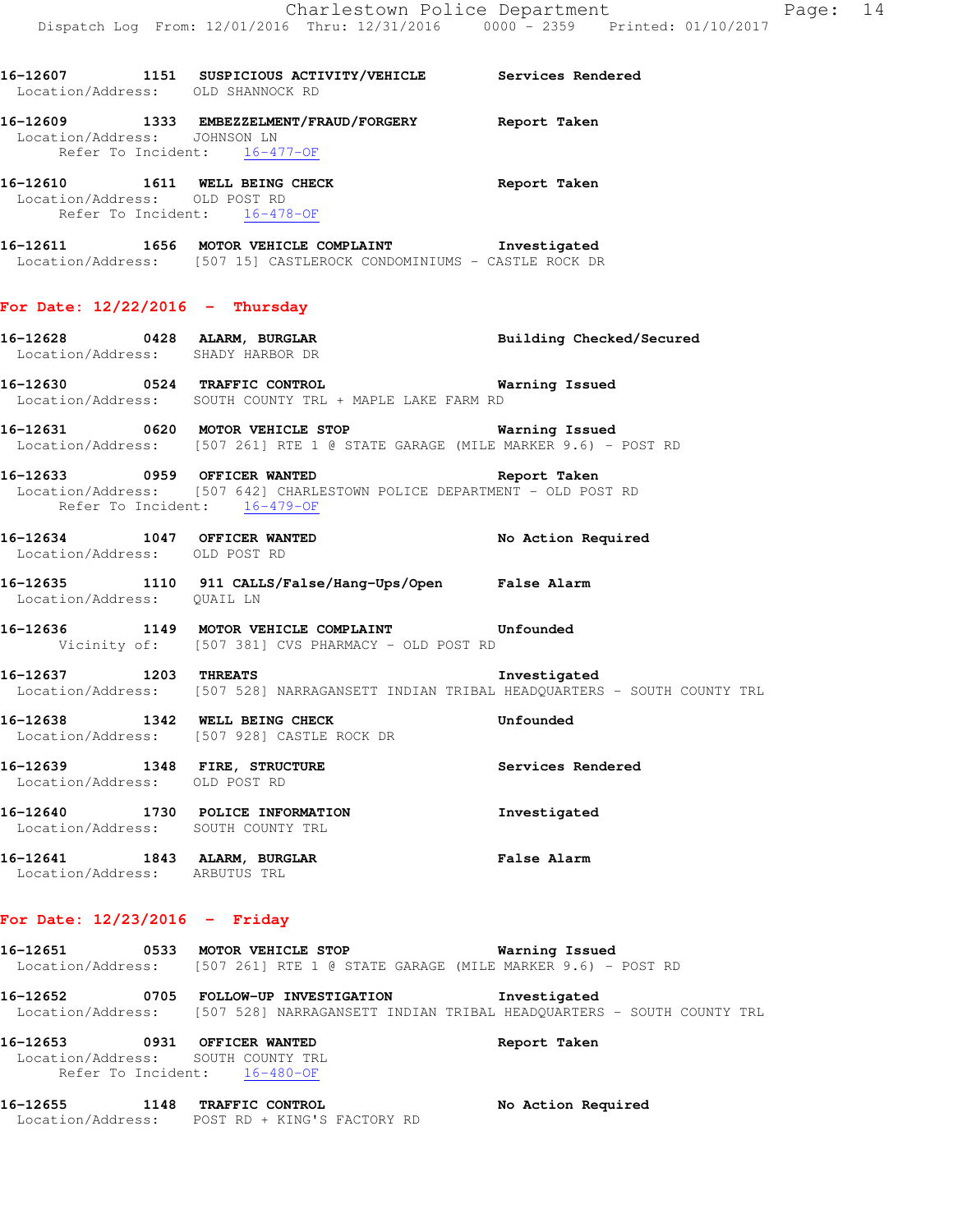|                                                                                                 | Dispatch Log From: 12/01/2016 Thru: 12/31/2016 0000 <sup>-</sup> 2359 Printed: 01/10/2017                                                          | Charlestown Police Department | Page: 15 |  |
|-------------------------------------------------------------------------------------------------|----------------------------------------------------------------------------------------------------------------------------------------------------|-------------------------------|----------|--|
| Refer To Incident: 16-482-OF                                                                    | 16-12656 1152 FOLLOW-UP INVESTIGATION No Action Required<br>Location/Address: [507 528] NARRAGANSETT INDIAN TRIBAL HEADQUARTERS - SOUTH COUNTY TRL |                               |          |  |
|                                                                                                 | 16-12657 1305 ALARM, BURGLAR 1997 Building Checked/Secured<br>Location/Address: [507 840] CHARLESTOWN BEACH RD                                     |                               |          |  |
|                                                                                                 | 16-12658 1709 POLICE INFORMATION No Action Required<br>Location/Address: [507 642] CHARLESTOWN POLICE DEPARTMENT - OLD POST RD                     |                               |          |  |
| 16-12659 1841 OFFICER WANTED<br>Location/Address: SCAPA FLOW RD<br>Refer To Incident: 16-481-OF |                                                                                                                                                    | Report Taken                  |          |  |
| Location/Address: SCHOOLHOUSE POND RD                                                           | 16-12660 2141 ASSIST OTHER POLICE DEPT Unfounded                                                                                                   |                               |          |  |
| Location/Address: CEDAR MEADOWS RD                                                              | 16-12662 2227 ALARM, BURGLAR 2008 Palse Alarm                                                                                                      |                               |          |  |
| For Date: $12/24/2016$ - Saturday                                                               |                                                                                                                                                    |                               |          |  |
|                                                                                                 | 16-12668 0738 OFFICER WANTED 10-12668<br>Location/Address: [507 528] NARRAGANSETT INDIAN TRIBAL HEADQUARTERS - SOUTH COUNTY TRL                    |                               |          |  |
| 16-12672 1248 MVA - Minor<br>Refer To Accident: 16-177-AC                                       | Location/Address: POST RD + SOUTH COUNTY TRL                                                                                                       | Report Taken                  |          |  |
| Location/Address: POST RD                                                                       | 16-12673 1309 MOTOR VEHICLE COMPLAINT                                                                                                              | Investigated                  |          |  |
|                                                                                                 | 16-12674 1314 OFFICER WANTED<br>Location/Address: [507 528] NARRAGANSETT INDIAN TRIBAL HEADQUARTERS - SOUTH COUNTY TRL                             | Investigated                  |          |  |
|                                                                                                 | 16-12675 1534 OFFICER WANTED<br>Location/Address: [507 789] SAND PLAIN RD                                                                          | Services Rendered             |          |  |
| Location/Address: NARROW LN + KNUDSEN DR                                                        | 16-12677 1653 ANIMAL COMPLAINT                                                                                                                     | Unfounded                     |          |  |
| 16-12678                                                                                        | 1706 THREATS<br>Location/Address: [507 528] NARRAGANSETT INDIAN TRIBAL HEADQUARTERS - SOUTH COUNTY TRL                                             | Investigated                  |          |  |
| 16-12679<br>Location/Address: ALTON CAROLINA RD                                                 | 1728 MVA - W/Injury/Fluid/Hazard<br>Refer To $P/C$ : 16-166-AR<br>$P/C:$ HOAG, SHAWN E                                                             | Transported to Hospital       |          |  |
| Age:<br>Charges:                                                                                | Address: 660 ALTON CAROLINA RD CHARLESTOWN, RI<br>21<br>Refusal to Submit to Chemical Test - 1st Violation                                         |                               |          |  |
| Refer To Accident: 16-178-AC<br>Refer To Incident:                                              | DUI/DRUGS/ALCOHOL/1ST OFFENSE - B.A.C. UNKNOWN<br>16-483-OF                                                                                        |                               |          |  |
| 16-12680<br>Location/Address: ALTON CAROLINA RD<br>Refer To Incident: 16-485-OF                 | 1838 OFFICER WANTED                                                                                                                                | Investigated                  |          |  |
|                                                                                                 | 16-12681 1945 ROAD HAZARD/OBSTRUCTION<br>Location/Address: CAROLINA BACK RD + ALTON CAROLINA RD                                                    | Taken/Refered to Other A      |          |  |
| 16-12682<br>Location/Address: SOUTH COUNTY TRL<br>Refer To Incident: 16-484-OF                  | 2033 OFFICER WANTED                                                                                                                                | Investigated                  |          |  |
| 16-12684                                                                                        | 2230 ROAD HAZARD/OBSTRUCTION<br>Location/Address: POST RD + WEST BEACH RD                                                                          | Services Rendered             |          |  |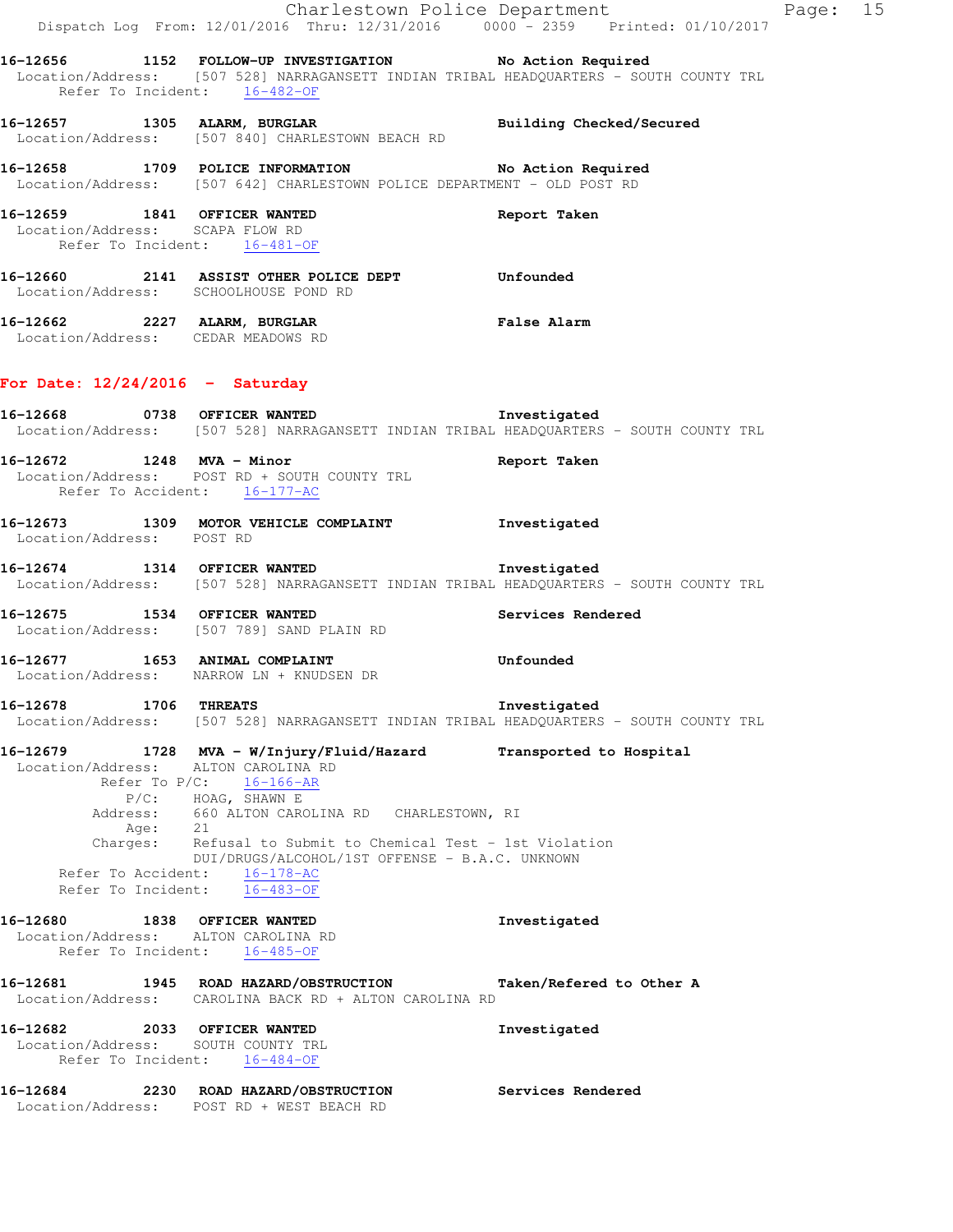#### **For Date: 12/25/2016 - Sunday**

- **16-12686 0032 TRANSPORT Services Rendered**  Location/Address: [507 642] CHARLESTOWN POLICE DEPARTMENT - OLD POST RD
- 16-12693 1342 WELL BEING CHECK No Action Required Location/Address: [507 357] K&S PIZZA - CAROLINA BACK RD
- **16-12695 1417 ALARM, BURGLAR Building Checked/Secured**  Location/Address: OLD POST RD
- 16-12696 1520 STALKING 16-12696 No Action Required Location/Address: [507 642] CHARLESTOWN POLICE DEPARTMENT - OLD POST RD
- **16-12697 1558 ASSIST OTHER POLICE DEPT Services Rendered**  Location/Address: [507 528] NARRAGANSETT INDIAN TRIBAL HEADQUARTERS - SOUTH COUNTY TRL
- **16-12699 2111 MOTOR VEHICLE STOP Warning Issued**  Location/Address: SOUTH COUNTY TRL + NARROW LN

#### **For Date: 12/26/2016 - Monday**

- 16-12707 0006 ALARM, BURGLAR **Building Checked/Secured**  Location/Address: KLONDIKE RD **16-12709 0026 MOTOR VEHICLE STOP Warning Issued**  Location/Address: [507 66] WILLOWS RESORT - POST RD **16-12722 0538 TRAFFIC CONTROL Services Rendered**  Location/Address: POST RD + EAST BEACH RD
- **16-12725 0821 MVA Minor Report Taken**  Location/Address: [507 623] BURDICKVILLE RD Refer To Incident: 16-486-OF
- **16-12726 0938 ANIMAL COMPLAINT Investigated**  Location/Address: [507 303] RTE 1 @ SOUTH SHORE MENTAL HEALTH (MM 9.0) - POST RD
- **16-12727 1024 ALARM, BURGLAR No Action Required**
- **16-12729 1523 FOLLOW-UP INVESTIGATION Investigated**  Location/Address: [507 528] NARRAGANSETT INDIAN TRIBAL HEADQUARTERS - SOUTH COUNTY TRL

#### **For Date: 12/27/2016 - Tuesday**

Location/Address: DOWD DR

**16-12735 0039 MOTOR VEHICLE STOP No Action Required**  Location/Address: POST RD + TAMANACO DR **16-12737 0104 MOTOR VEHICLE STOP Warning Issued**  Location/Address: POST RD + TAMANACO DR **16-12738 0114 MOTOR VEHICLE STOP Warning Issued**  Location/Address: [507 31] BLUE SHUTTERS BEACH - EAST BEACH RD **16-12739 0117 ALARM, BURGLAR Building Checked/Secured**  Location/Address: [507 37] CHARLESTOWN WINE AND SPIRITS - OLD POST RD **16-12751 0436 ALARM, FIRE Investigated**  Location/Address: OLD POST RD **16-12755 0856 ALARM, BURGLAR Building Checked/Secured**  Location/Address: [507 780] WORDEN'S POND RD **16-12757 1346 ALARM, BURGLAR Building Checked/Secured**  Location/Address: CEDAR RD **16-12759 1504 SUSPICIOUS ACTIVITY/VEHICLE No Action Required**  Location/Address: SEQUIN CT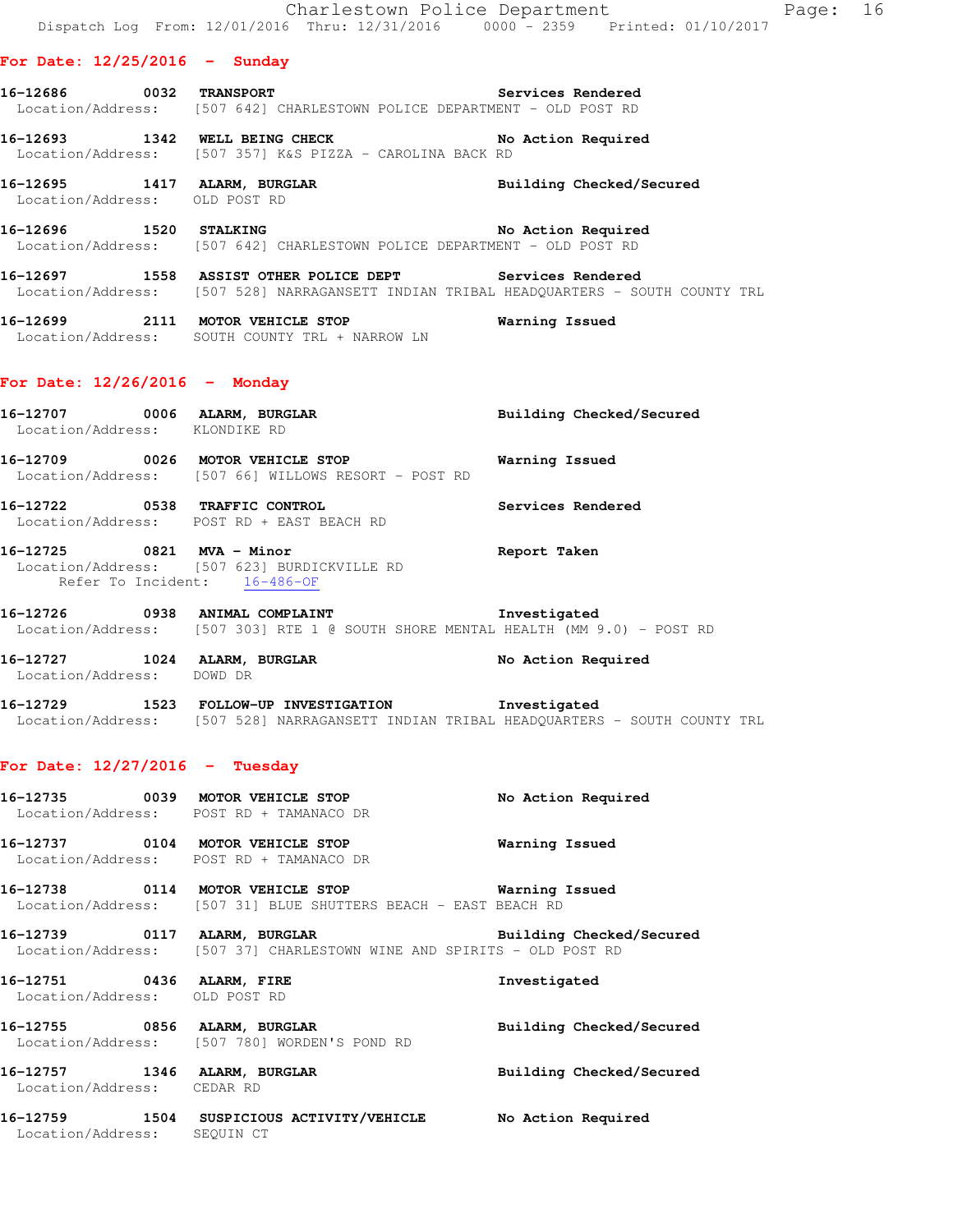**16-12765 1639 TRAFFIC CONTROL Services Rendered**  Location/Address: POST RD + EAST BEACH RD **16-12766 1706 DISABLED MV Services Rendered**  Vicinity of: [507 279] RTE 2 @ CHARLESTOWN TOWN HALL - SOUTH COUNTY TRL **16-12768 1909 MOTOR VEHICLE STOP Warning Issued**  Location/Address: [507 276] RTE 2 @ RICHMOND LINE - SOUTH COUNTY TRL **16-12769 1943 WELL BEING CHECK Investigated**  Location/Address: KINGSLAND CT

**16-12761 1619 MOTOR VEHICLE STOP Warning Issued** 

**16-12763 1627 MOTOR VEHICLE STOP Warning Issued** 

Location/Address: POST RD + SCHOOLHOUSE POND RD

Location/Address: POST RD + SPORTSMAN RD

## **For Date: 12/28/2016 - Wednesday**

**16-12790 0553 TRAFFIC CONTROL Warning Issued**  Location/Address: SOUTH COUNTY TRL + MAPLE LAKE FARM RD

**16-12791 0625 MOTOR VEHICLE STOP Warning Issued**  Location/Address: [507 29] ARROWHEAD DENTAL - SOUTH COUNTY TRL

**16-12794 0933 ASSIST CITIZEN Services Rendered**  Vicinity of: PURE STRENGTH AND FITNESS - OLD POST RD

**16-12796 1117 TRAFFIC CONTROL No Action Required**  Location/Address: POST RD

**16-12798 1143 ASSIST OTHER AGENCY Services Rendered**  Location/Address: [507 543] GROUP HOME STATE OF RHODE ISLAND - PASTURE LN

**16-12799 1155 DISTURBANCE/Music/Noise Investigated**  Location/Address: SOUTH COUNTY TRL

**16-12801 1458 ESCORT Services Rendered**  Location/Address: NORTH CASTLE WAY

**16-12802 1523 MOTOR VEHICLE STOP Citation Issued**  Location/Address: POST RD + EAST BEACH RD

**16-12803 1525 MOTOR VEHICLE STOP Citation Issued**  Location/Address: POST RD + EAST BEACH RD

**16-12805 2001 TRAFFIC CONTROL No Action Required**  Location/Address: [507 260] RTE 1 @ GENERAL STANTON - POST RD

**16-12814 2357 MOTOR VEHICLE STOP Warning Issued**  Location/Address: [507 258] RTE 1 @ SOUTH KINGSTOWN LINE (MM 11.4) - POST RD

## **For Date: 12/29/2016 - Thursday**

**16-12815 0008 MOTOR VEHICLE STOP Warning Issued**  Location/Address: [507 258] RTE 1 @ SOUTH KINGSTOWN LINE (MM 11.4) - POST RD

**16-12817 0029 MOTOR VEHICLE STOP Warning Issued**  Location/Address: POST RD + KING'S FACTORY RD

**16-12820 0049 MOTOR VEHICLE STOP Citation Issued**  Location/Address: FALCONE LN

**16-12832 0511 ALARM, BURGLAR Building Checked/Secured**  Location/Address: [507 885] THE PURPLE SHELL - OLD POST RD

**16-12834 0553 TRAFFIC CONTROL Services Rendered**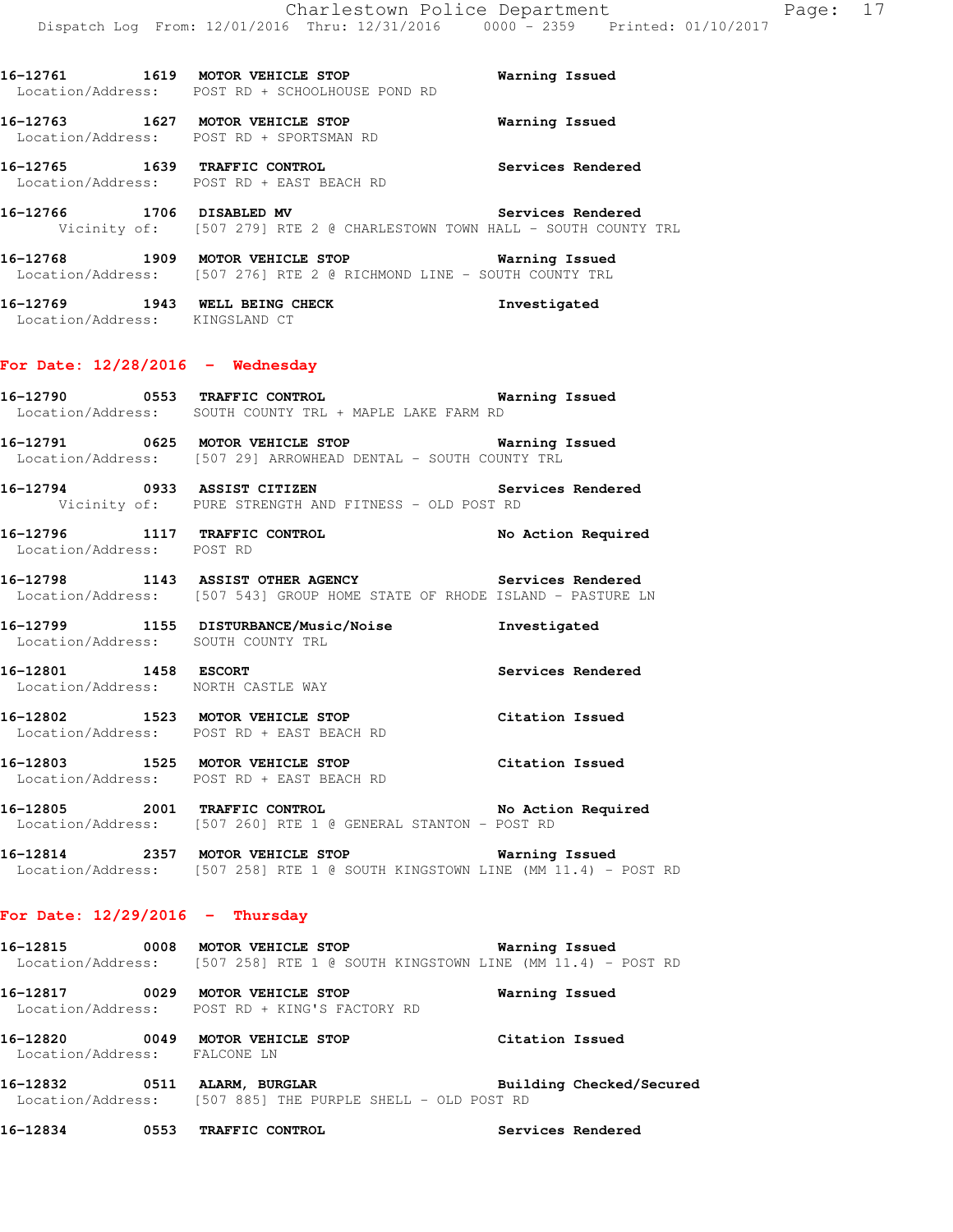|                                                                    | Dispatch Log From: 12/01/2016 Thru: 12/31/2016 0000 - 2359 Printed: 01/10/2017                                                            | Charlestown Police Department | Page: 18 |  |
|--------------------------------------------------------------------|-------------------------------------------------------------------------------------------------------------------------------------------|-------------------------------|----------|--|
|                                                                    | Location/Address: POST RD + SOUTH COUNTY TRL                                                                                              |                               |          |  |
| 16-12835 0715 ANIMAL COMPLAINT<br>Vicinity of: ROSS HILL RD        |                                                                                                                                           | Could Not Locate              |          |  |
| 16-12840 1355 COMPLAINT<br>Location/Address: SOUTH COUNTY TRL      |                                                                                                                                           | Investigated                  |          |  |
| 16-12841 1431 ALARM, BURGLAR<br>Location/Address: LAGOON AVE       |                                                                                                                                           | Building Checked/Secured      |          |  |
| Location/Address: CEDAR MEADOWS RD<br>Refer To Incident: 16-488-OF | 16-12842 1751 WELL BEING CHECK                                                                                                            | Investigated                  |          |  |
|                                                                    | 16-12843 2020 DISABLED MV 1nvestigated<br>Location/Address: [507 275] RTE 1 @ WESTERLY LINE - POST RD                                     |                               |          |  |
| Location/Address: SOUTH ARNOLDA RD<br>Refer To Incident: 16-489-OF | 16-12849 2340 SUSPICIOUS ACTIVITY/VEHICLE Investigated                                                                                    |                               |          |  |
| For Date: $12/30/2016$ - Friday                                    |                                                                                                                                           |                               |          |  |
| 16-12851 0328 ALARM, BURGLAR<br>Location/Address: MIDLAND RD       |                                                                                                                                           | Building Checked/Secured      |          |  |
|                                                                    | 16-12855 0831 TRAFFIC CONTROL<br>Location/Address: [507 100] RTE 1 @ FIORES - POST RD                                                     | No Action Required            |          |  |
|                                                                    | 16-12860 1108 MOTOR VEHICLE STOP 6 Warning Issued<br>Location/Address: POST RD + GENERAL STANTON LN                                       |                               |          |  |
|                                                                    | 16-12862 1122 ASSIST OTHER AGENCY<br>Location/Address: [507 528] NARRAGANSETT INDIAN TRIBAL HEADQUARTERS - SOUTH COUNTY TRL               | Services Rendered             |          |  |
| Location/Address: EAST CENTRAL AVE<br>Refer To Incident: 16-490-OF | 16-12863 1151 ASSIST CITIZEN                                                                                                              | Services Rendered             |          |  |
| 16-12864                                                           | 1207 MOTOR VEHICLE STOP<br>Location/Address: [507 259] RTE 1 @ CASTLEROCK - POST RD                                                       | Warning Issued                |          |  |
|                                                                    | 16-12871 1918 MOTOR VEHICLE STOP Warning Issued<br>Location/Address: [507 72] CUMBERLAND FARMS - OLD POST RD                              |                               |          |  |
| Location/Address: SHIRLEY DR                                       | 16-12873 1956 SUSPICIOUS ACTIVITY/VEHICLE Investigated                                                                                    |                               |          |  |
| For Date: $12/31/2016$ - Saturday                                  |                                                                                                                                           |                               |          |  |
|                                                                    | 16-12885 0914 MVA - Minor<br>Location/Address: [507 261] RTE 1 @ STATE GARAGE (MILE MARKER 9.6) - POST RD<br>Refer To Accident: 16-179-AC | Report Taken                  |          |  |
| Location/Address: BURNHAM ST                                       | 16-12887 1045 EMBEZZELMENT/FRAUD/FORGERY Report Taken<br>Refer To Incident: 16-491-OF                                                     |                               |          |  |
|                                                                    | 16-12888 1054 ANIMAL COMPLAINT The Investigated<br>Vicinity of: [507 328] BURDICKVILLE RD @ HOPKINTON LINE - BURDICKVILLE RD              |                               |          |  |
|                                                                    | 16-12891 1555 MOTOR VEHICLE STOP<br>Location/Address: SOUTH COUNTY TRL + CAROLINA BACK RD                                                 | Warning Issued                |          |  |
|                                                                    | 16-12892 1618 MOTOR VEHICLE STOP 6 Warning Issued<br>Location/Address: [507 261] RTE 1 @ STATE GARAGE (MILE MARKER 9.6) - POST RD         |                               |          |  |
|                                                                    | 16-12895 1645 MVA - W/Injury/Fluid/Hazard Report Taken                                                                                    |                               |          |  |